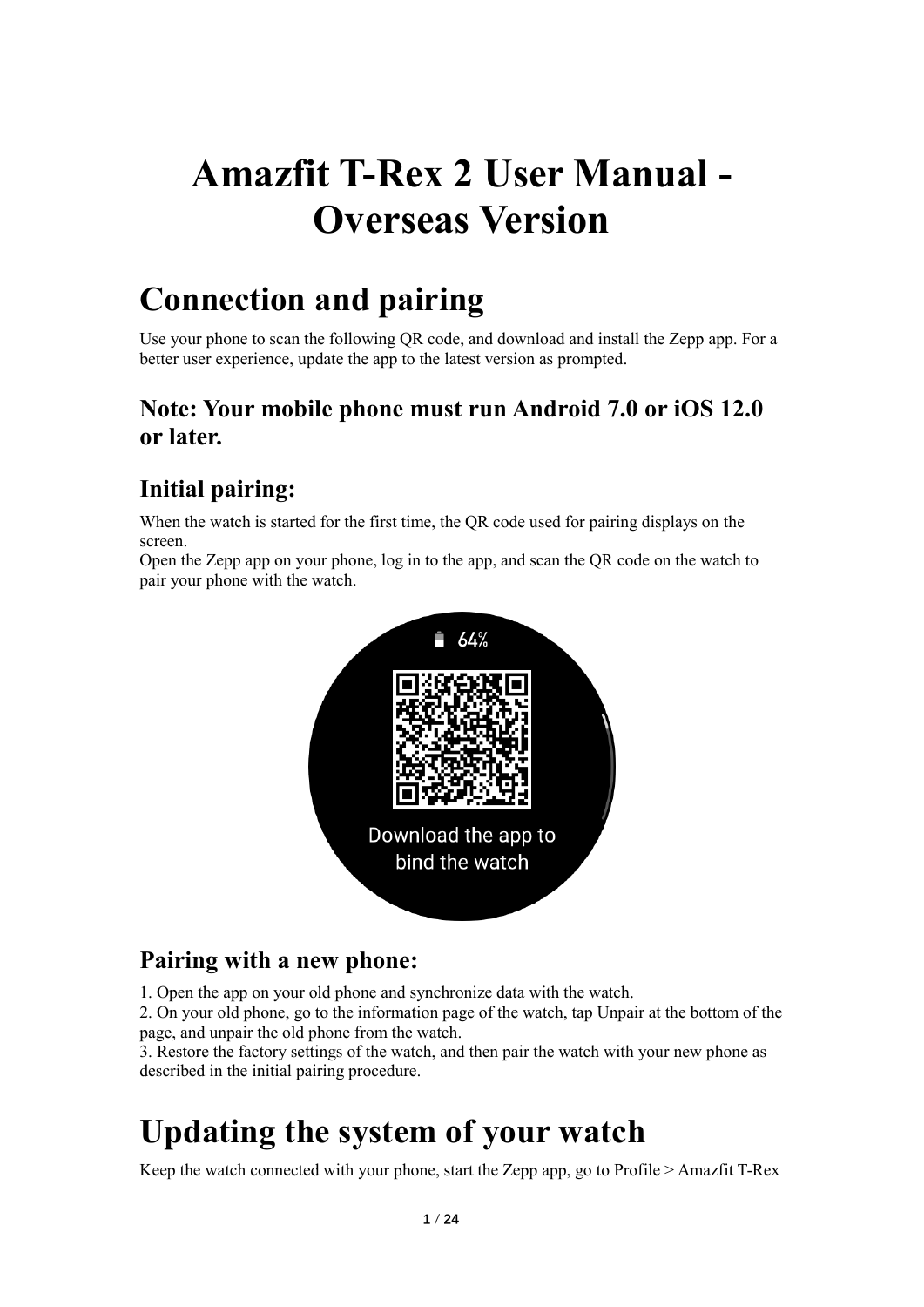2, and tap System Update to view or update the system of your watch. We recommend that you tap Update Immediately when your watch receives a system update message.

# **Basic operations**

# **Commonly used gestures and buttons**

| Tap the screen                                                  | Uses a feature, selects the current item, or proceeds with the<br>next step |
|-----------------------------------------------------------------|-----------------------------------------------------------------------------|
| Press and hold the watch<br>face                                | Activates watch face selection and watch face settings                      |
| Cover the screen                                                | Turns off the screen                                                        |
| Swipe from left to right                                        | Returns to the upper-level page when on most sub-level pages                |
| Swipe up or down on the<br>screen                               | Scrolls or switches pages                                                   |
| Tap the upper right button                                      | Uses a feature, selects the current item, or proceeds with the<br>next step |
| Tap the lower right button                                      | Returns to the upper-level page when on most sub-level pages                |
| Tap UP/DOWN button                                              | Scrolls or switches pages                                                   |
| Press and hold the upper<br>right button for 5 sec or<br>longer | Powers on, accesses the restart page, and performs force<br>restart.        |

# **Control center**

Swipe down on the watch face page to enter the Control Center, where you can access system features of the watch.

Supported features include Flashlight, DND, Theater mode, Keep Screen On, Calendar, Buzzer Intensity, Battery, Brightness, Find Phone, Settings, Alarm, Barometer, Compass, Countdown, Stopwatch, Volume, Music, Cards, Lock Screen, and Bluetooth

# **Find the phone**

1. Keep the watch connected to your phone.

2. On the watch face page, swipe down to go to the control center, and tap Find Phone. Your phone will ring.

3. In the app list, tap More, and then tap Find Phone. Your phone will ring.

# **Find the watch**

Keep the watch connected to your phone, open the Zepp app, go to Profile > Amazfit T-Rex 2, and tap Find Watch. Then, your watch will vibrate and buzz, if the two functions Vibrate For Alert and Buzzer scenes have been toggled on the watch Settings.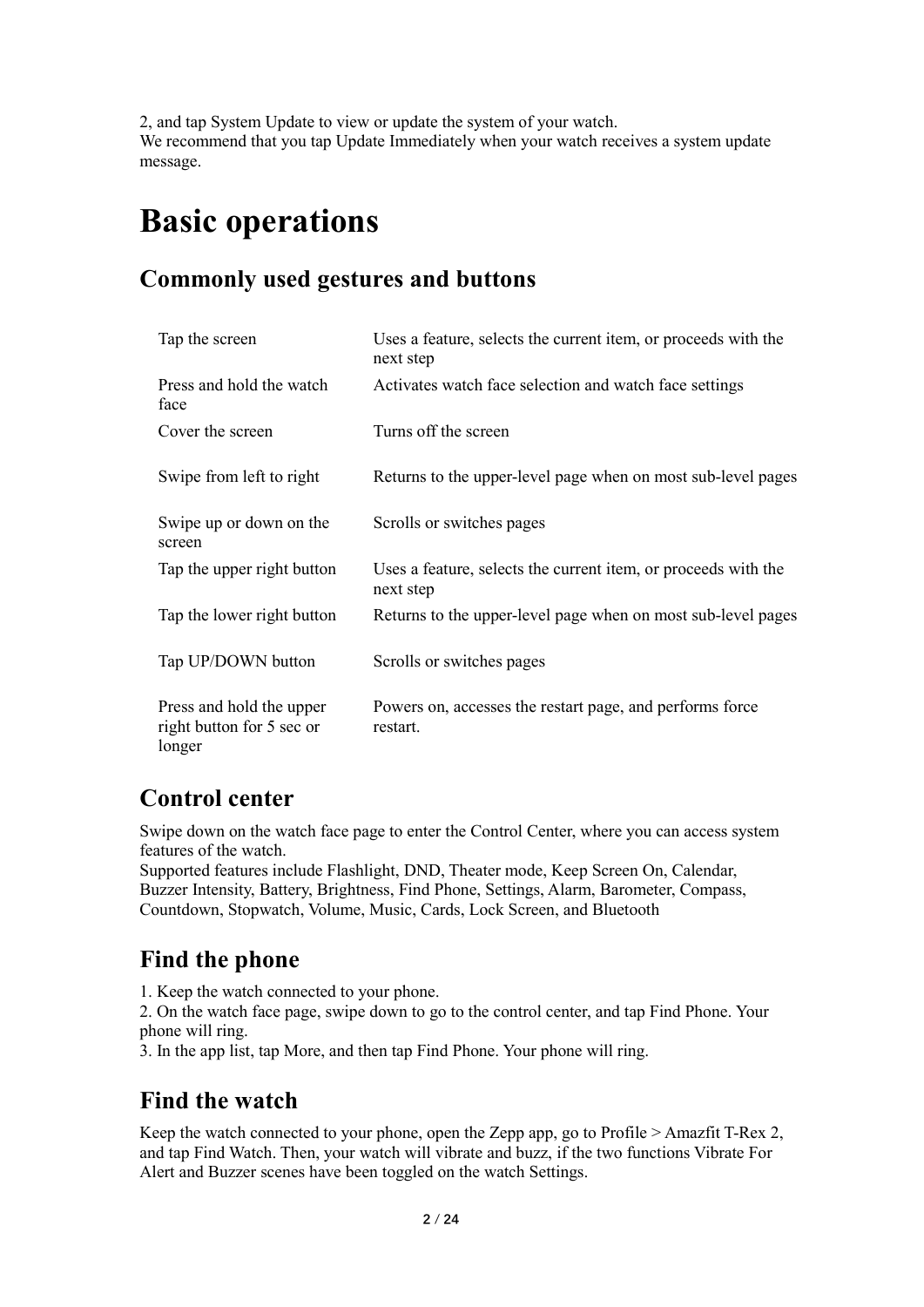# **Watch faces**

### **Watch face compilations**

Some watch faces support compilations. With compilations, you can view steps, calories, weather, and other information, and edit the information as needed. Edit watch face compilations:

1. After waking up the watch, press and hold the watch face to enter the watch face selection page, where you can choose other watch faces or edit the watch face.

2. Swipe left or right on the screen to preview watch faces available. The Edit button displays at the bottom of a watch face that supports compilations. You can tap this button to go to the page for editing the compilations of this watch face.

3. Select the compilation to edit. Tap a compilation, or swipe up or down on the screen to switch between compilations.

4. After editing, press the upper right button to finish editing and enable the watch face.

# **Always On Display**

If this feature is enabled, the screen still displays time and some information of the watch face in standby mode, which greatly reduces the battery life.

Set Always On Display:

1. After you wake up your watch, open the app list, and go to Settings > Display > Always On Display.

2. Select the watch face style and enable status for Always On Display.

# **Add watch faces**

The watch provides several watch faces by default. You can also go to the Store in the Zepp app to synchronize online watch faces to the watch, or set a picture on the phone as the watch face picture on the Zepp app.

Add online watch faces:

1. Keep the watch connected to your phone, open the Zepp app, and go to Profile > Amazfit T-Rex 2 > Watch Faces.

Select one or more watch faces, and then synchronize them to the watch to give yourself multiple options.

Add customized watch faces:

Keep the watch connected with your phone, open the Zepp app, go to Profile > Amazfit T-Rex 2 > Watch Faces > Custom Background, and tap your preferred style to change background by selecting a photo from your phone's Albums or taking a photo with your phone's camera..

# **Change watch faces**

1. Wake up the watch face, and press and hold the watch face to go to the watch face selection page.

2. Swipe left or right on the screen to preview watch faces available on the watch, including built-in watch faces and synchronized online watch faces.

3. Tap the desired watch face to replace the current watch face.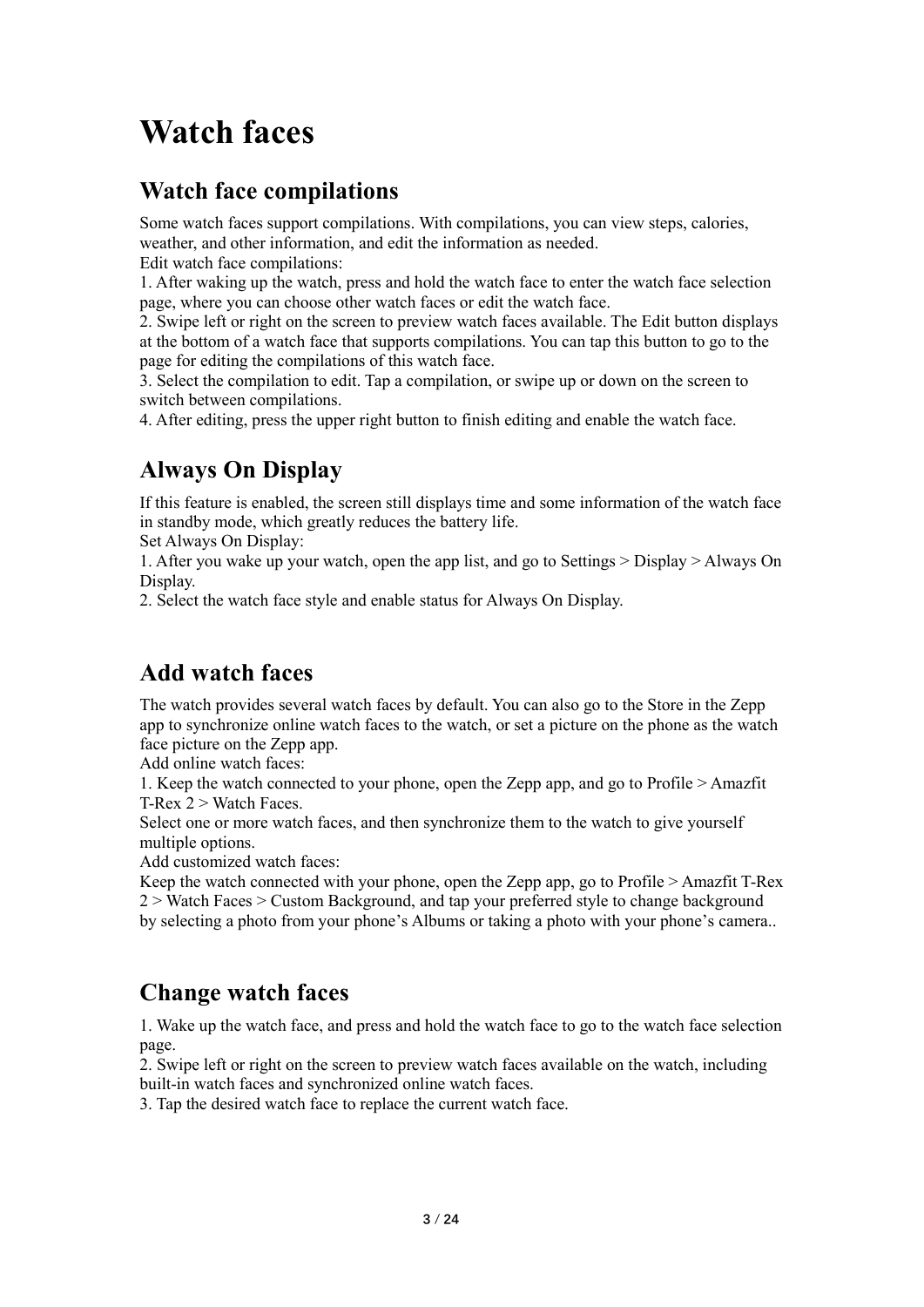# **Delete watch faces**

When the storage space on the watch is almost full, you will need to delete some of the watch faces to make room for new ones (retain at least one watch face).

Wake up the watch face, and press and hold the watch face to go to the watch face selection page.

Swipe left or right on the screen to preview watch faces available on the watch, including built-in watch faces, synchronized online watch faces, and customized watch faces.

Press and hold the watch face you want to delete and swipe up on the screen. For watch faces with a delete button, you can tap the button to delete the watch face.



# **State points**

The state point is displayed on the top of the watch face to indicate the functions currently enabled on the watch, such as the Theater Mode turned on in the watch or the Countdown app running in the background.

The supported display states are:

- Low battery
- DND Mode
- Theater Mode
- Stopwatch (tap the state point to go to the app)
- Countdown (tap the state point to go to the app)
- In workouts (tap the state point to go to the app)
- Charging

# **Notifications and calls**

# **App alerts**

Keep the watch connected to your phone to receive the phone app alerts on your watch. On the watch face page, you can swipe right to view the latest 20 alerts in the Notification Center. Setting method:

Keep the watch connected with your phone, open the Zepp app, go to Profile > Amazfit T-Rex 2 > Notifications and Reminders > App Alerts to enable alerts for apps as needed. Note:

To enable this feature on an Android phone, you need to add the Zepp app to the allowlist or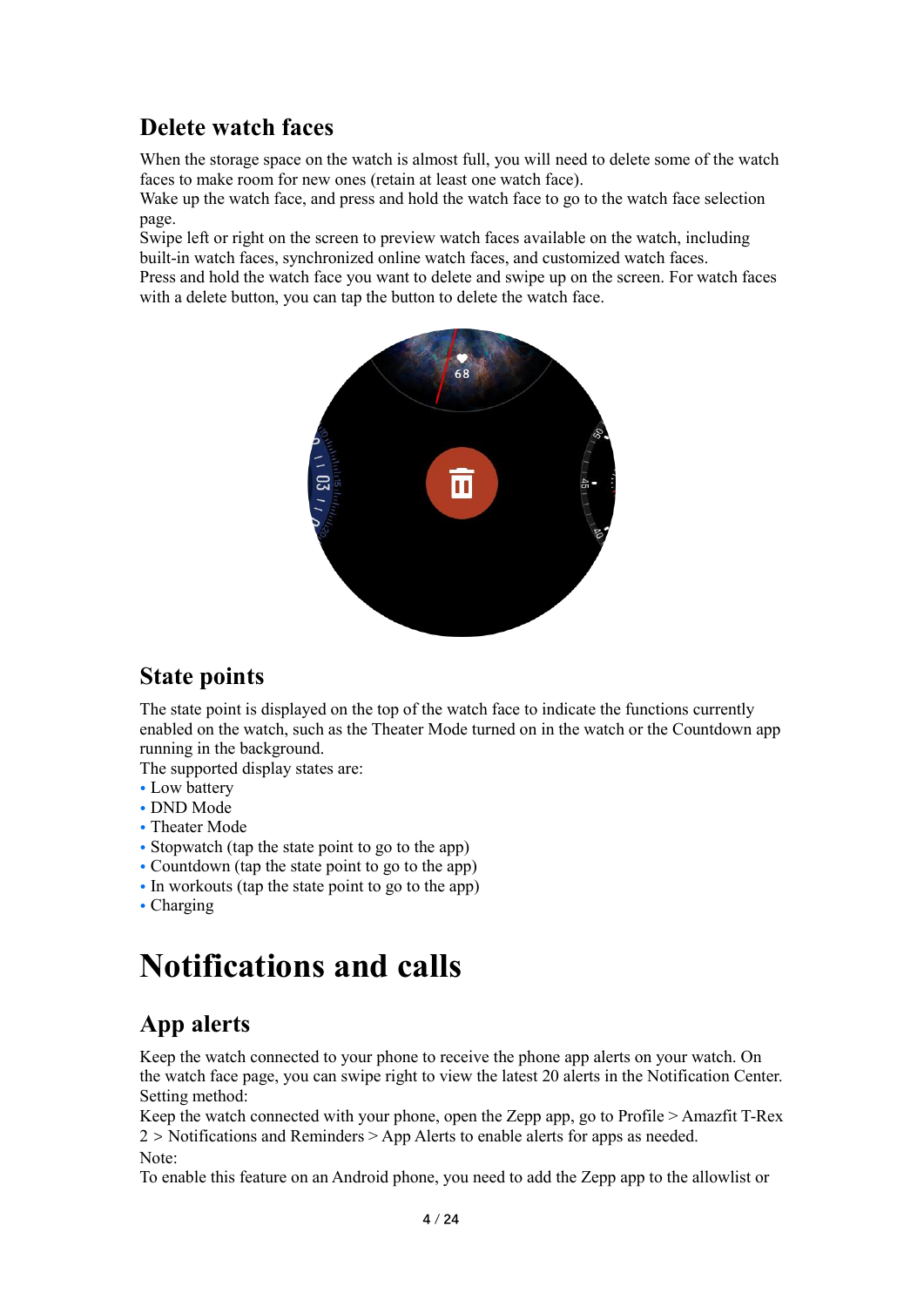auto-run list in the phone's background so that the app always runs in the background. If the Zepp app is terminated by the phone's background process, the watch will be disconnected from your phone, and you cannot receive app notifications on the watch. For iOS, there are limited apps that can be set in the App alerts list just after the watch is activated. As the phone receives the notification messages from more apps, more apps will be displayed in the App alerts list of the Zepp app.

# **Incoming call alerts**

To enable this feature, open the Zepp app, and go to Profile > Amazfit T-Rex 2 > Notifications and Reminders > Incoming Call Alerts. Once the feature is enabled and the watch and phone are connected, the watch will display a prompt when the phone receives a call, and you can ignore or hang up the call on the watch.

# **Shortcuts**

# **Shortcut Cards**

Swipe up on the watch face to go to the Shortcut Cards page, where you can easily use and view various features and information:

You can add frequently used feature cards to this page for more convenient access, such as your latest event, next alarm, or recent BPM data.

You can also open the Zepp app and go to Profile > Amazfit T-Rex 2 > Shortcut Cards, where you can set the displayed content and the display order.

# **Press buttons for quick start-up**

You can go to Watch > Settings > Preferences and select the app to be quickly launched, and then you can quickly open the previously set app by operating the corresponding button. Triggering methods:

- Press the upper right button

# **Workouts**

# **Workout modes**

The watch supports more than 150 workout modes, including Running & walking, Cycling, Swimming, Outdoor workouts, Indoor workouts, Dance, Combat workouts, Ball workouts, Water workouts, Winter workouts, Leisure workouts, Board & card games, and Others.

# **Workout list**

1. Select Workouts in the watch App list or press the upper right button on the watch face (if quick start-up is set for workouts) to go to the workout list.

2. Select the workout to start in the workout list.

3. Select More Workouts to view all workout modes and start a workout.



4. Tap Edit to edit the workout list, where you can add, delete, and sort workouts.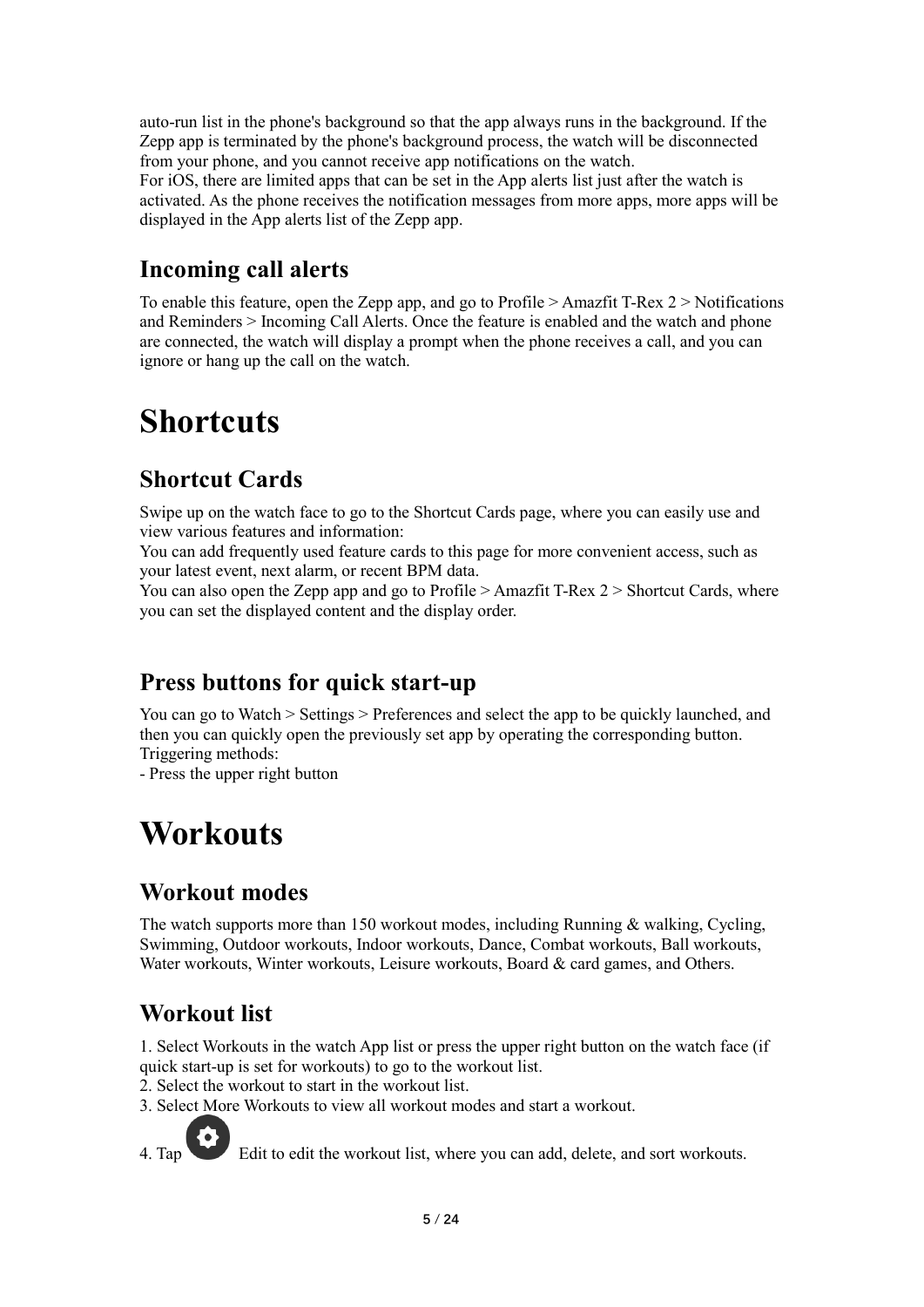### **Select a workout**

After entering the workout list, select the required workout by swiping up and down on the screen or taping the UP/DOWN button. Enter the corresponding workout page by tapping the workout or pressing the upper right button.

#### **Start a workout**

After entering the workout preparation page, for the workouts that require positioning, the device will automatically search for a GPS signal. The red status bar indicates that the watch is searching for a signal, and it will turn green once the signal is found. It is recommended that you tap the green status bar or the upper right button to enter the workout after the signal is found to improve the accuracy of workout data calculation.

For workouts that do not require positioning, you can directly tap the green status bar on the workout preparation page to start the workout



# **Workout operations**

# **Turn pages during a workout**

During a workout, you can either swipe up or down on the screen or tap the UP/DOWN buttons to turn the page. Swipe left or right to turn pages left or right. On the left side of the workout data page, you can pause or end the workout. On the right side of the workout data page, you can control music playback on the phone.

# **Button definitions during workouts:**

#### 1. Screen Locked

- Tap UP/DOWN button to unlock.
- Tap the upper right button to pause/continue the workout and unlock.
- Tap the lower right button during workouts to start a new lap/set and unlock.
- Tap the lower right button during pause to toggle the operation page and date page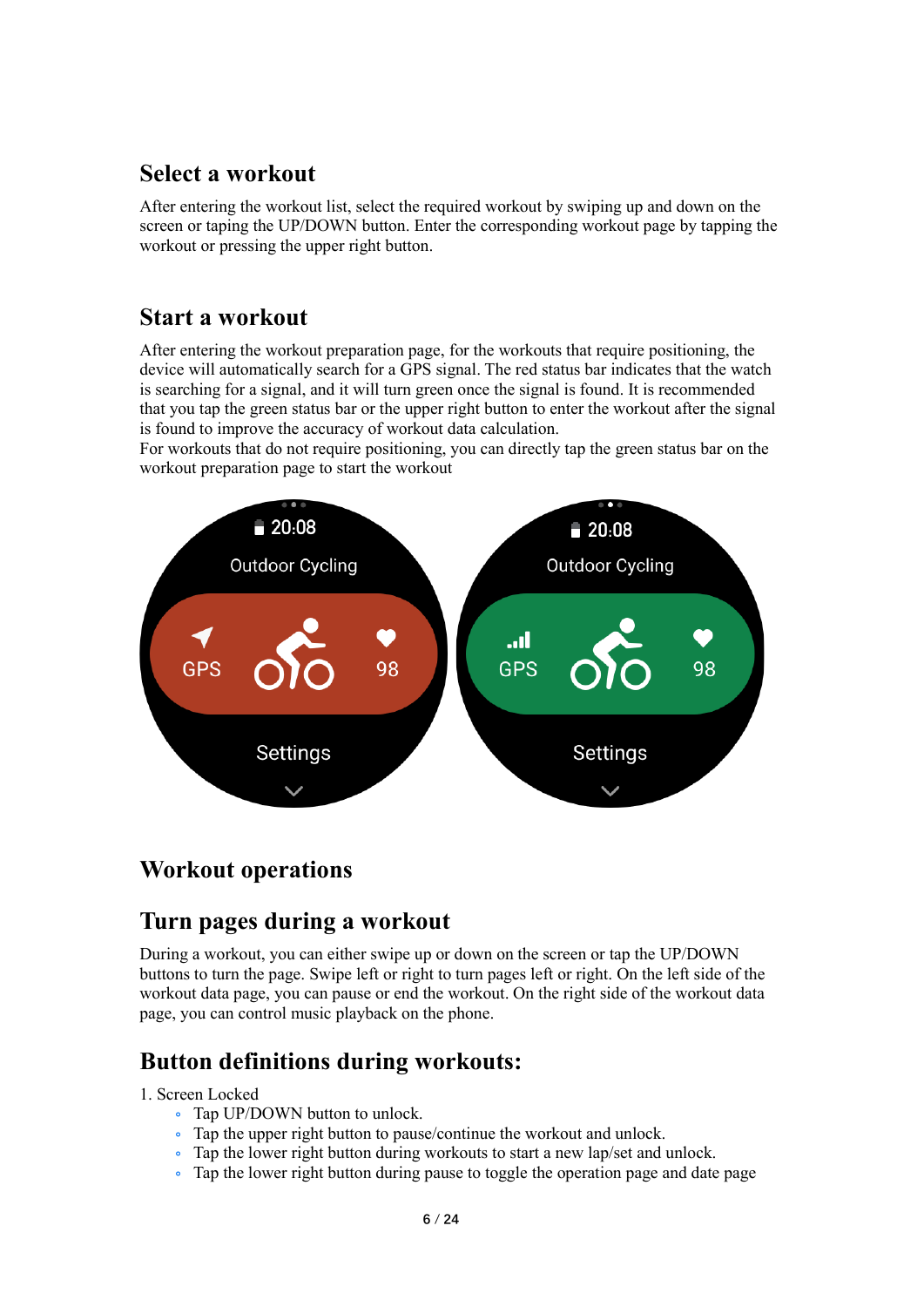and unlock.

• Press and hold the lower right button to return to the watch face and run in background.

- 2. Screen Not Locked
	- Tap UP/DOWN button to turn pages.
	- Tap the upper right button to pause/continue the workout.
	- Tap the lower right button during workouts to start a new lap/set.
	- Tap the lower right button during pause to toggle the operation page and data page.

• Press and hold the lower right button to return to the watch face and run in background.

### **Workout Screen Lock Status**

During exercise, the touch screen will be locked automatically, and a lock icon will be displayed in the status bar when it's locked.

In this state, the touch screen cannot be operated. You can unlock the screen directly by pressing the UP/DOWN buttons. In addition, if you choose to press the SELECT or BACK buttons, the screen will be unlocked while pausing or marking a lap manually during the workout.

During swimming sports, the touch screen will be continuously disabled and can only be used after you press the button to pause swimming.

During swimming sports, the touch screen will be continuously disabled and can only be used after the swimming ends.

# **Workout operations page**

1. Pause/resume

Tap to enter the workout pause/resume page.

2. End

Tap to end the current workout and save the data.

3. Workout Assistant

Tap to modify some of the workout assistant settings (can be modified on the page when you pause the workout).

4. Resume later

Press to save the current workout and return to the watch face. Enter the workout app again to return to the workout pause page.

5. More

Press to modify some of the settings.

# **Workout settings**

On the workout preparation page, you can swipe up and tap Settings to set the current workout mode. The related parameters vary depending on the different workout modes.

# **Workout Assistant**

The workout assistant provides auxiliary tools for your workout, including the workout goals, workout alerts, auto laps, auto pause, cadence assistant, and virtual pacer. Auxiliary features provided by the workout assistant vary depending on workouts.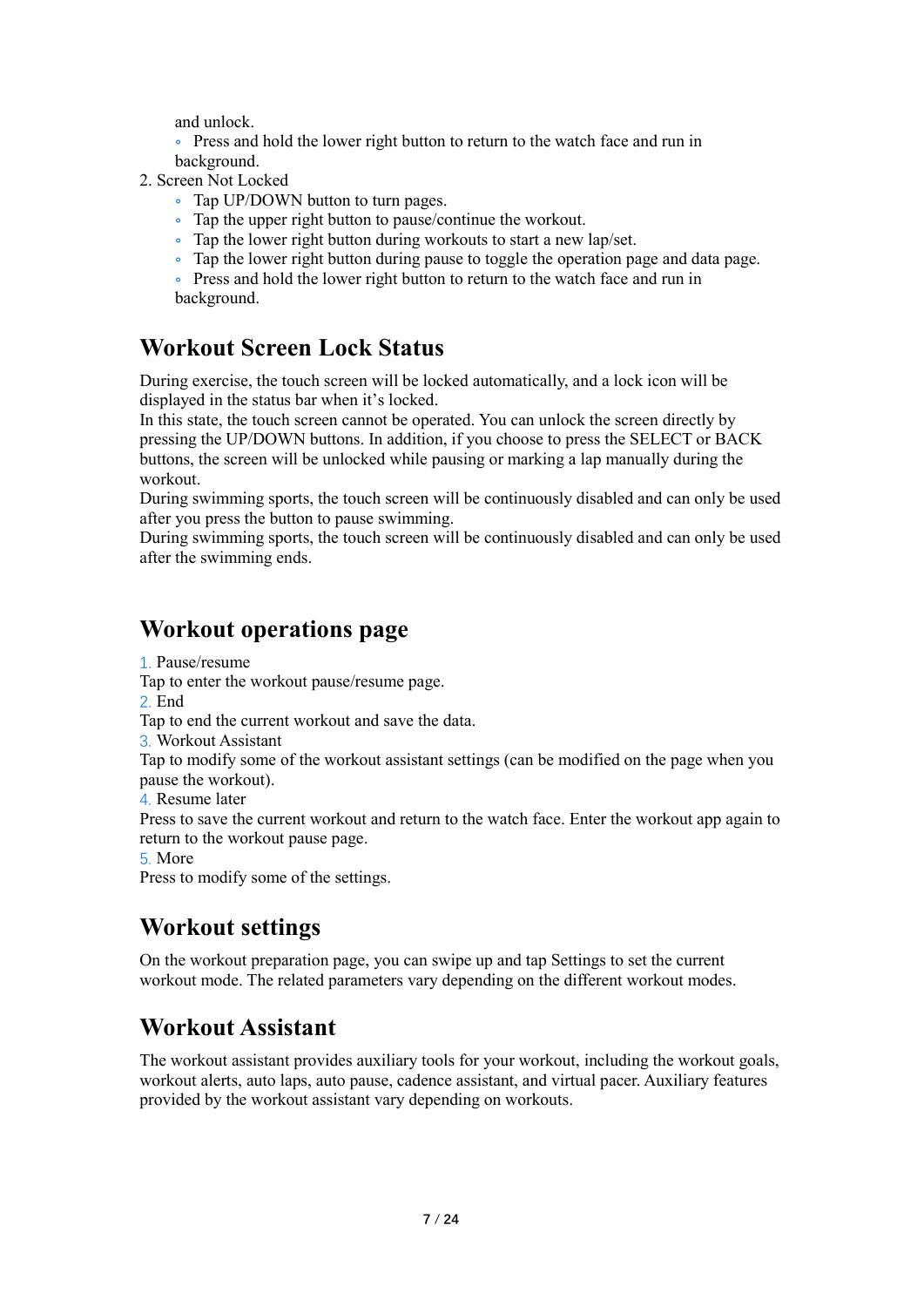#### **Workout Goals**

You can set workout goals, such as the duration, distance, calories, and effect in Workout Goal. The watch displays the current goal progress in real time during workouts. A message displays upon you achieve the preset workout goal. Workout goals vary depending on workouts.

#### **Workout Alerts**

In this setting, you can set various reminders according to your needs, such as distance reminder, heart rate reminder, and more. Workout alerts vary depending on workouts.

#### **1. Distance reminder**

The watch vibrates and displays the duration that you use for each full kilometer/mile during the workout.

Go to Workout Mode > Workout Assistant > Workout Alerts > Distance, set a target distance, and enable this feature.

#### **2. Safe heart rate alert**

During a workout, if the watch detects that your heart rate exceeds the safe heart rate value you have set, it will vibrate and display a message on the screen. In this case, you need to slow down or stop.

Go to Workout Mode > Workout Assistant > Workout Alerts > Safe Heart Rate, set a safe heart rate value, and enable the feature.

#### **3. Heart rate range alert**

During a workout, if the watch detects that your heart rate does not fall within the configured heart rate zone, it will vibrate and display a message on the screen. In this case, you need to speed up or slow down to ensure that your heart rate is within the configured range. To set the feature, go to Workout Mode > Workout Assistant > Workout Alerts > Heart Rate Zone, set a heart rate zone, and enable this feature.

#### **4. Pace alert**

You can set a maximum/minimum pace value. If your pace exceeds the preset value, the watch will vibrate and display a message.

Go to Workout Mode > Workout Assistant > Workout Alerts > Pace, set a pace, and enable this feature.

Additionally, the watch also supports alerts for the following: Fastest Pace, trips, speed, stroke frequency, cadence, time, calorie, drinking water, energy intake, return and rest period.

#### **Cadence Assistant**

You can set the cadence per minute and the reminder frequency. During a workout, the watch can buzz or vibrate according to the set cadence, so that you can control your cadence. Go to Workout Mode > Workout Assistant > Cadence Assistant, set the cadence per minute and the reminder frequency, and enable this feature.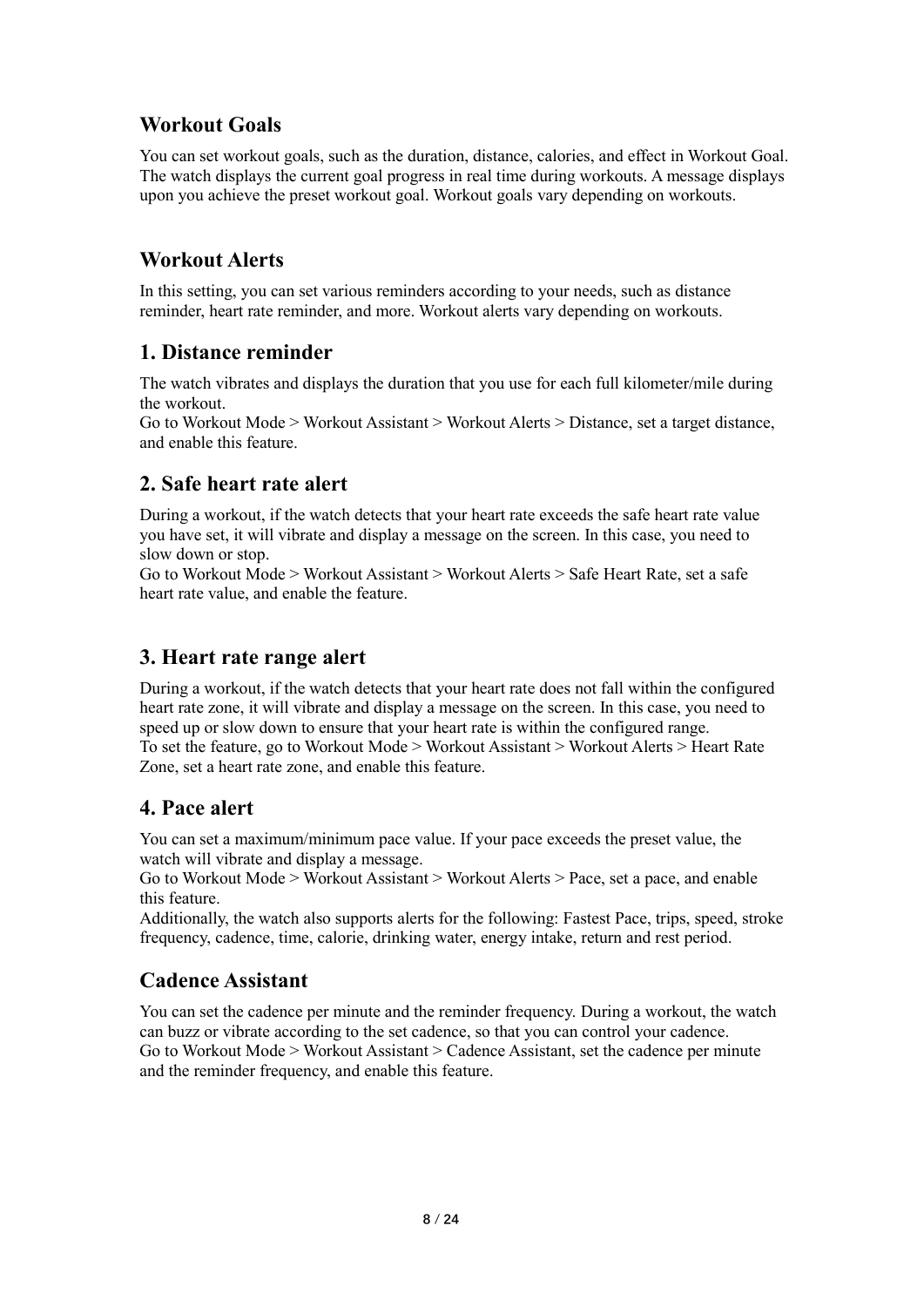### **Virtual pacer**

After you set a pace value of the virtual pacer, you can view the current pace, the distance that you lead/lag behind the virtual pacer, and your position in relation to the virtual pacer during workouts.

Go to Outdoor Running/Treadmill > Workout Assistant > Virtual Pacer, set the pace of the virtual pacer, and enable this feature.

# **Auto lap**

This feature is available for some workouts. You can set the auto lap distance in the workout settings, and the watch will start an auto lap and remind you each time you reach the set distance during a workout. Also, during a workout, you can press the lower right button of the watch to manually start a lap.

The watch also records the workout details of each lap for both manual lap and auto lap. After the workout ends, you can view details of different laps.

Go to Workout Mode > Workout Assistant > Auto Lap, and set the auto lap distance. Manual laps do not require any setting.

# **Auto Pause**

Enable or disable Auto pause. After the feature is enabled, the workout will be automatically paused when the workout speed is too low. When the speed increases to a certain threshold, the workout can be resumed. You can also resume the working during the pause. The auto pause threshold can be customized for some workouts.

# **Training**

#### **Interval training**

This feature is available for some workouts. On the watch, you can directly edit the training stage, rest stage and loops of interval training. When you use interval training, it will be performed according to settings you did. After this stage is completed, the training automatically goes to the next stage.

You can edit the training stages and rest stages by distance, time, and loops as well as in a customized way. The items for editing vary according to the workout.

# **More**

#### **Edit data items**

You can edit data items during workouts, including editing the workout data and charts, deleting, adding or sorting data pages.

Optional values of the data page format include 1, 2, 3, 4, 5 or 6 data items per page. More than 150 workout data items are supported (specific supported data items vary by workouts).

More than 8 types of real-time charts are supported, including pace, elevation, and more. Up to 10 pages of data/workout charts can be added.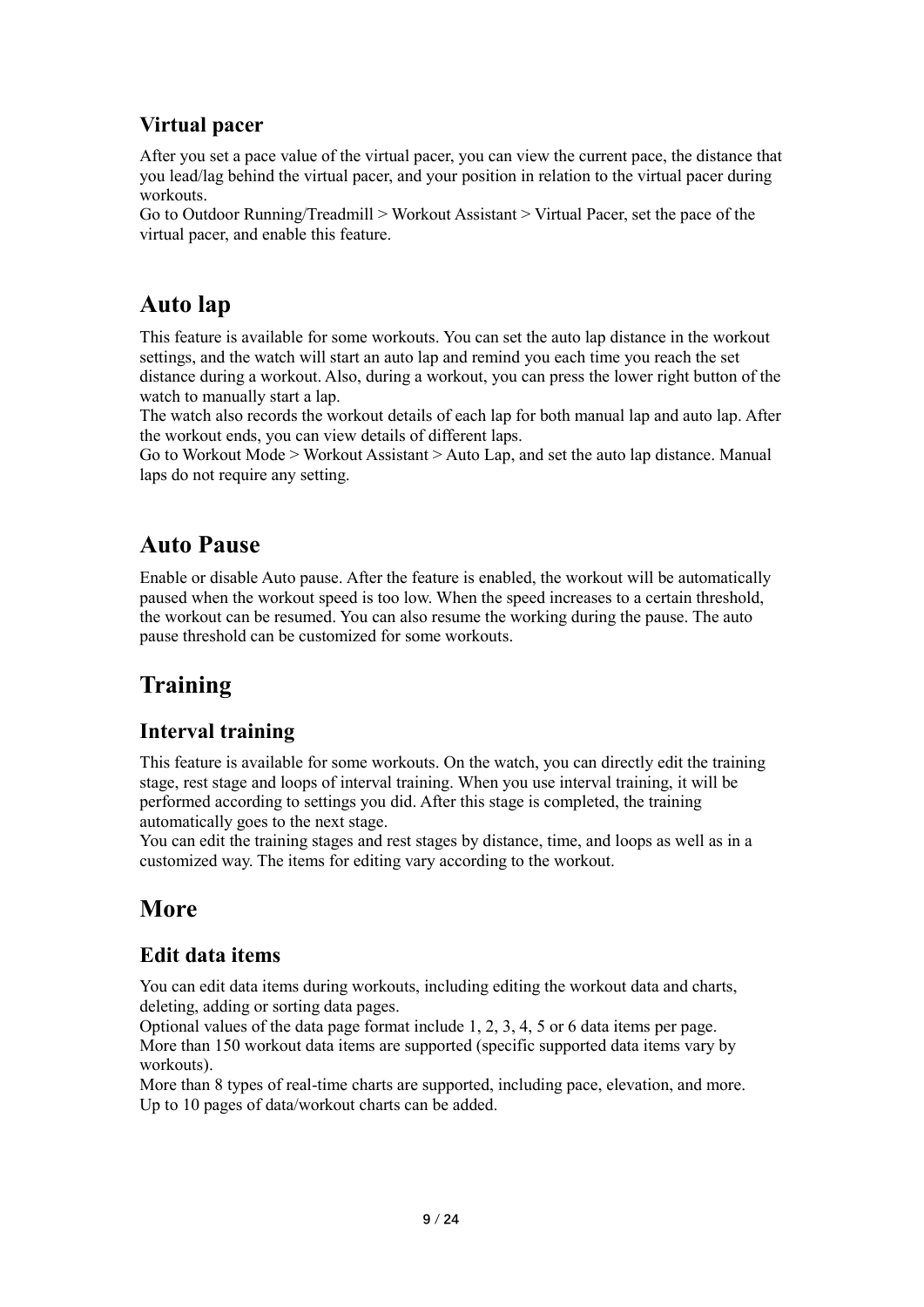

#### **3D data mode**

You can enable or disable the feature for some workouts in workout settings. If the feature is enabled, the watch calculates distance using 3D data, as shown in the preceding figure. As shown in the figure, after 3D distance is enabled, the slope distance of the route is calculated. Factors such as the altitude and slope changes are considered, so that the calculated distance matches the actual distance of the route. When 3D distance is not enabled, the projection distance is calculated based on the route traversed, namely the 2D distance shown in the figure.



#### **Wrist side**

For some workouts, for example, tennis, you need to wear the device on the hand that holds the racket, and workout data is more accurate when you wear the watch on the preset side. If the right hand is used to hold the racket, you need to wear the watch on that hand.

#### **Swimming pool length**

Refers to the length of lanes in your swimming pool. The watch calculates swimming data based on the lane length you set.

Set the corresponding lane length for each pool so that the watch can accurately evaluate your swimming data.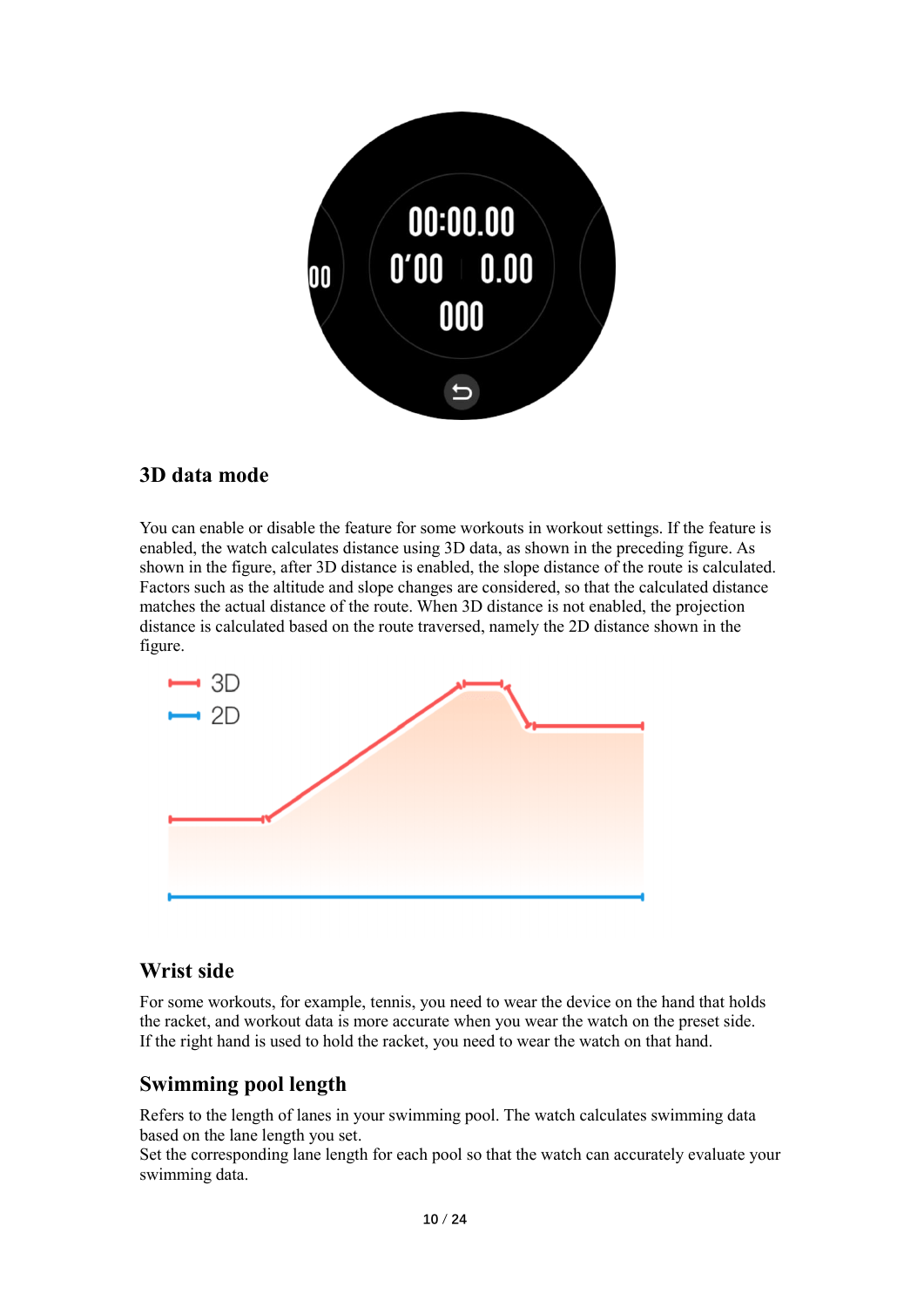#### **Recalibrate**

In the treadmill workout mode, you need to calibrate according to the actual distance after each exercise. Calibration with a distance greater than 0.5 km allows the watch to learn your running habits. After multiple calibrations, the watch will record the distance more accurately. If there is still a significant difference from the actual distance after multiple calibrations, you can recalibrate it by entering the watch **App List** > **Workout** > **Treadmill** > **Settings** > **More** > **Recalibrate**.

#### **Down Swing Direction**

For some workouts, for example, golf, you need to wear the device on the hand the same as the golf swing direction, so that workout data is more accurate. If the down swing direction is to the left (i.e. hitting the ball from right to left), the watch needs to be worn on the left hand.

#### **Track Length & Track Selection**

In the track run workout, it is necessary to set the **runway distance** and **Track selection**, which can make the workout data more accurate.

# **Special workout modes – swimming**

#### **Workout terms**

Trip: Refers to the lane length in pool swimming mode. Stroke: Refers to a complete stroke motion while you are wearing the watch. Stroke rate: Refers to the number of strokes per minute. DPS: Refers to the distance of a complete stroke.

SWOLF: It is an important indicator of swimming scores, which comprehensively evaluates your swimming speed. SWOLF in pool swimming mode = Duration of a single lap (in seconds) + Number of strokes in a single lap. In open-water swimming mode, SWOLF is calculated using a lap distance of 100 meters. A smaller SWOLF score indicates higher swimming efficiency.

# **Stroke Recognition**

The watch recognizes strokes in swimming modes and displays the main stroke you use.

| <b>Stroke Type</b>  | <b>Definition</b>                                                                       |
|---------------------|-----------------------------------------------------------------------------------------|
| Freestyle           | Freestyle stroke                                                                        |
| <b>Breaststroke</b> | <b>Breaststroke</b>                                                                     |
| <b>Backstroke</b>   | Backstroke                                                                              |
| Butterfly           | Butterfly                                                                               |
| Medley              | More than one stroke is used when swimming, with each stroke in a<br>similar proportion |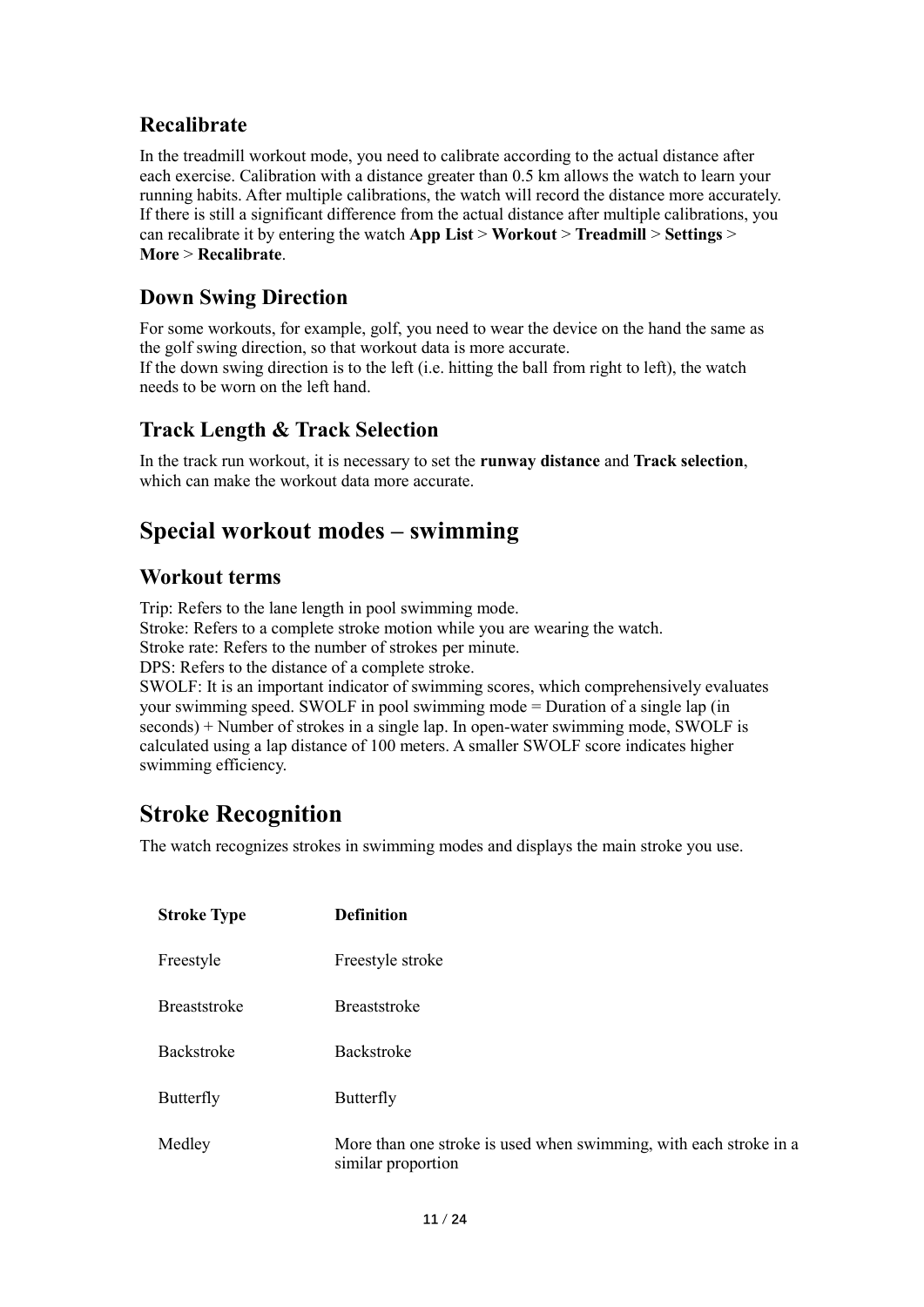# **Touch Screen During Swimming**

To protect the touch screen from unintentional touches and water interference, the watch automatically disables the touch screen feature after you start swimming. In this case, you can control the workout with the watch buttons. After the workout ends, the watch will re-enable the touch screen function.

# **Workout GPS positioning**

If you select Outdoor workouts, wait until GPS positioning is successful on the Workout preparation screen. Then, tap the green status bar to begin the workout. This allows the watch to record complete workout data and prevents data inaccuracy due to workout tracking loss.

Positioning guide:

1. If you receive a prompt to update the AGPS after selecting a workout, start the Zepp app on your phone and connect it with the watch to update AGPS. Then, select a workout again. This operation reduces the time spent searching for a signal and avoids search failure.

2. If, during the positioning process, the GPS signal icon continues to flicker, an open area can offer you faster positioning for a better GPS signal, as nearby buildings may block and weaken the signal, extending the positioning time and even causing positioning failure.

3. After successful positioning, the red status bar will be changed to green. The GPS signal shows the current GPS signal strength.

AGPS is a kind of GPS satellite orbit information which helps the watch accelerate the GPS positioning process.

# **Automatic workout identification**

Workout types that can be identified include walking, indoor walking, outdoor running, treadmill, outdoor cycling, pool swimming, and rowing machine.

Automatic workout identification is a process where the watch automatically determines the workout type and records a single workout after related workout characteristics are compiled with and your workout continues for a period.

You can set this in Settings > Workout > Workout Detection.

**Type**: After you select a workout type, the automatic identification feature is enabled for the workout.

**Reminder**: When the feature is enabled, a pop-up dialog box is displayed when a workout is identified or ends. When the feature is disabled, data is recorded silently upon workout identification and a dynamic icon is displayed on the watch face screen.

**Sensitivity**: Higher sensitivity indicates a shorter identification time. Identification time is prolonged if the sensitivity is low. Set as required.

\* Continuous workout status monitoring will greatly reduce the battery life. When no workout is selected, the Workout Detection feature is not enabled. If the watch detects an ongoing workout, some data cannot be synchronized with the app.

# **Workout history**

When a workout ends, the workout record will automatically be saved to **Workout History**. If you end the workout when the workout time is too short, the watch will ask you whether to save it. Due to the limited storage space, it is recommended that you synchronize the workout data to the app soon after completing a workout; otherwise, the workout data may be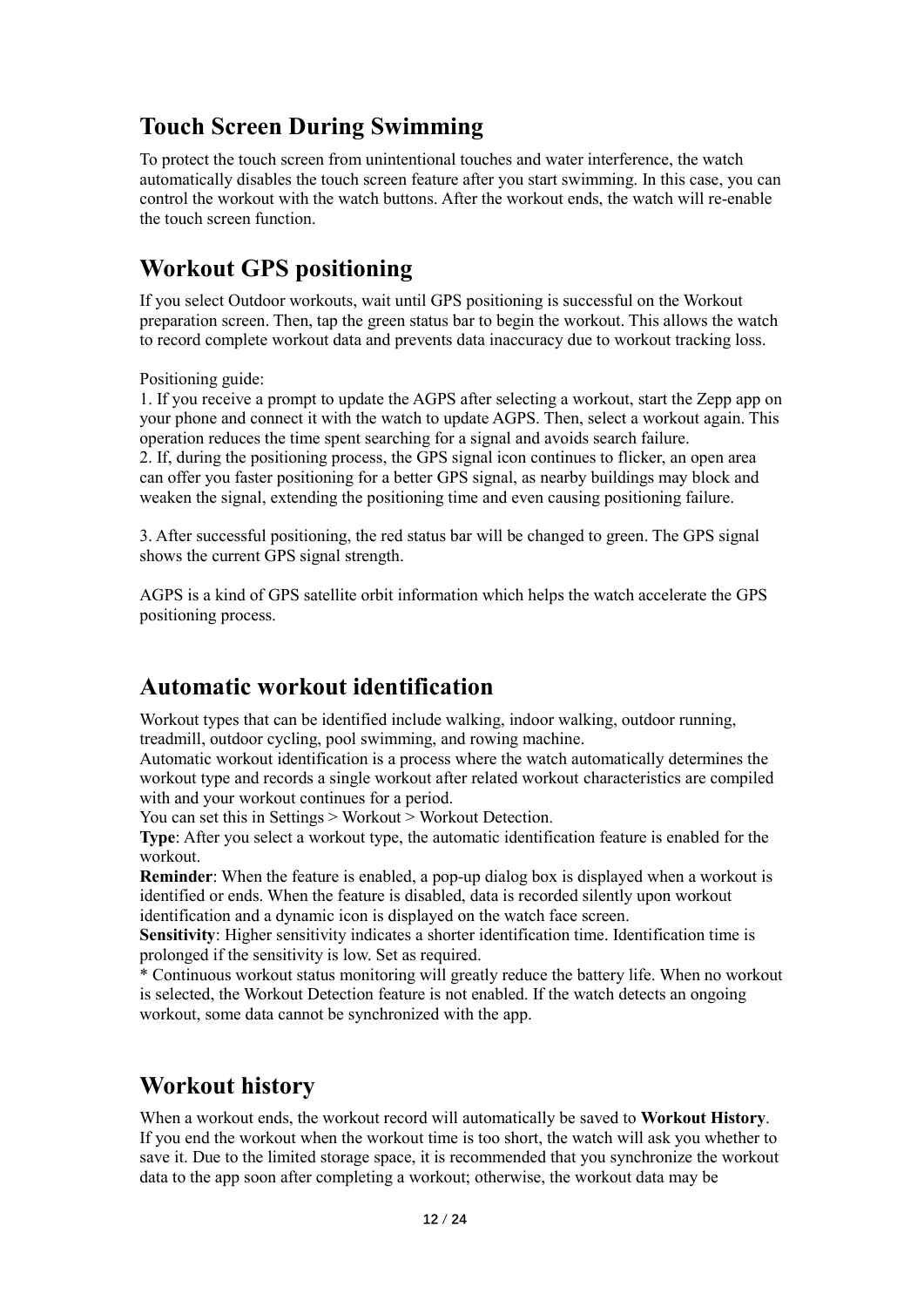overwritten.

### **Workout history on the watch**

Workout history includes the workout data, workout trace (for workouts which support GPS), lap/set data, workout goal completion, and other information.

When a workout ends, the screen will immediately jump to the workout history details page, or you can view recent workout history details in the **Workout History** app. The watch can save up to 100 recent workout records.

#### **Personal Best**

The best records from certain types of workouts will be saved, including longest distance, longest workout time, and so on.

# **Workout history on the app**

Workout history on the app shows a wider range of workout data. Dynamic route and sharing features are also supported.

Path in the app: Zepp app  $> \Box$  in the upper right corner of the home page  $>$  Activities

# **Physical indicators for workouts**

The watch provides a variety of physical indicators for workouts. You can use evaluation scores as a reference for your workouts. These indicators can be viewed in workout records or the Workout Status app, including current training load, total recovery time, VO2max, and training effect.

You can find a detailed explanation of current training load, full recovery time, and VO2max in the Workout Status app.

# **TE**

Training Effect (TE) is an indicator for measuring the effect of a workout on improving the aerobic capacity. When you work out while wearing the watch, the TE score starts from 0.0 and increases as the workout progresses. The TE score ranges from 0.0 to 5.0, and different score ranges indicate different effects. A higher TE score indicates a greater workout intensity. It signifies a higher body load, but a better TE. However, you should consider whether your body load is too high when the TE score reaches 5.0.

| <b>Aerobic TE Score</b> | <b>Effect on Improving Aerobic Capacity</b>                                               |
|-------------------------|-------------------------------------------------------------------------------------------|
| $0.0 - 0.9$             | This workout has no effect on improving aerobic capacity.                                 |
| $1.0 - 1.9$             | This workout helps improve endurance and is ideal for post-<br>workout recovery training. |
| $2.0 - 2.9$             | This workout helps maintain aerobic capacity.                                             |
| $3.0 - 3.9$             | This workout significantly helps improve aerobic capacity.                                |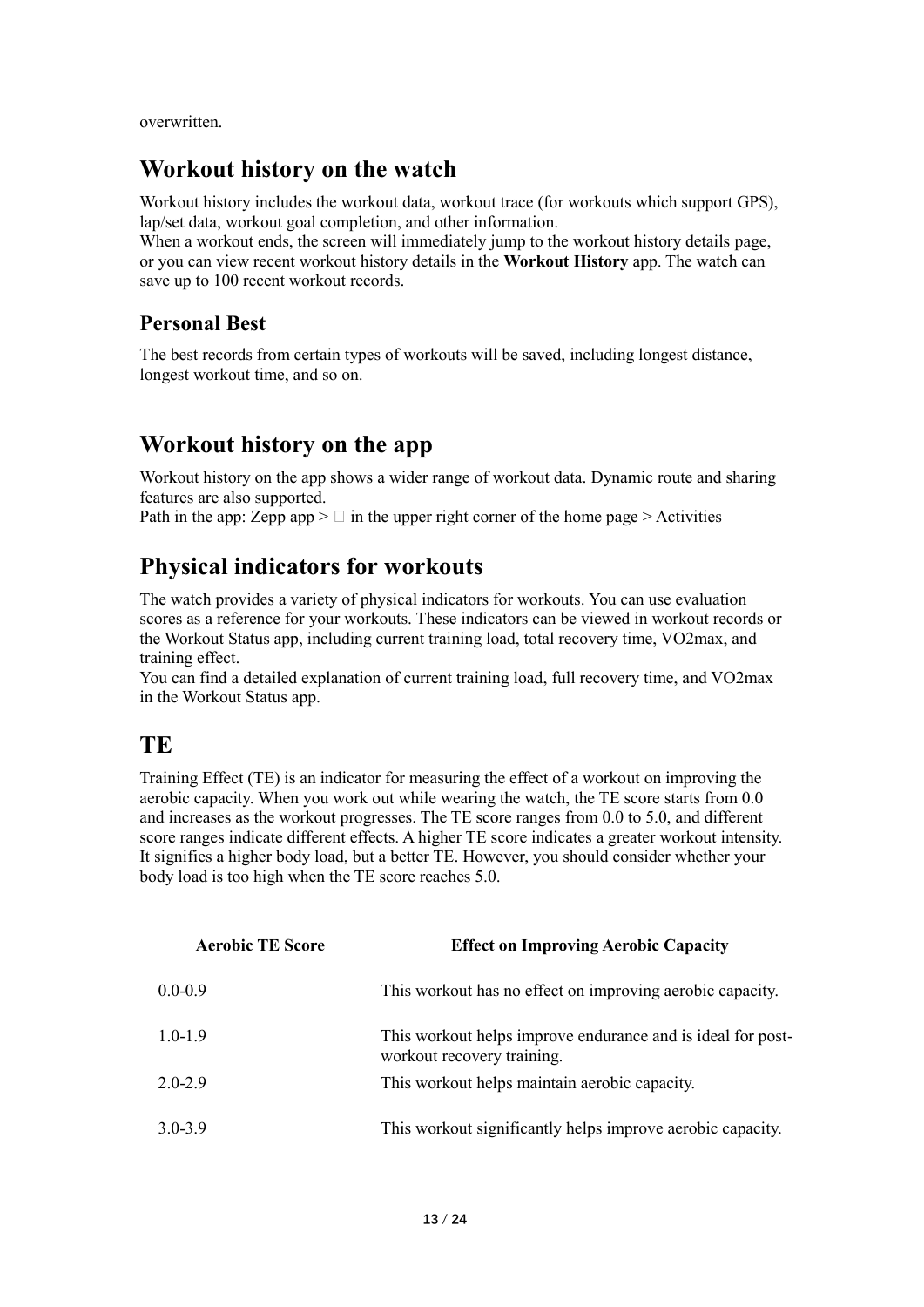| $4.0 - 4.9$        | This workout remarkably improves heart-lung ability and<br>aerobic capacity. |
|--------------------|------------------------------------------------------------------------------|
| 5.0                | Post-workout recovery is required for non-athlete users.                     |
| Anaerobic TE Score | Effect on Improving Anaerobic Capacity                                       |
| $0.0 - 0.9$        | This workout has no effect on improving anaerobic capacity.                  |
| $1.0 - 1.9$        | This workout has a slight effect on improving anaerobic<br>capacity.         |
| $2.0 - 2.9$        | This workout helps maintain anaerobic capacity.                              |
| $3.0 - 3.9$        | This workout significantly helps improve anaerobic capacity.                 |
| $4.0 - 4.9$        | This workout has a significant effect on improving anaerobic<br>capacity.    |
| 5.0                | Post-workout recovery is required for non-athlete users.                     |

The TE score is evaluated based on your profile, as well as your heart rate and speed during your workout. A low TE score does not indicate a problem during your workout, but instead signifies that the workout is too easy and has no significant effect on improving aerobic capacity (for example, a low TE score for 1-hour of jogging).

How is it obtained?

Once a workout for which heart rate data is monitored ends, the watch displays the TE score of the workout and provides related comments or suggestions. You can also review the TE score of each workout record in the future.

#### **Workout status**

Workout status includes current training load, full recovery time, and VO2max. These indicators are determined based on your profile and other data such as heart rate. As the watch continues to understand and analyze your body and workout data, the accuracy of evaluation scores gradually improves.

#### **VO2max**

VO2max indicates the amount of oxygen consumed by the body during maximum-intensity workouts, which is an important indicator of the body's aerobic capacity. As one of the most important reference indicator for endurance athletes, high-level VO2max is the prerequisite for high-level aerobic capacity.

VO2max is a relatively personal indicator, which has different reference standards for users with different genders and in different age groups. The watch evaluates your athletic capacity based on your profile and the heart rate and speed during your workouts. Also, VO2max changes with your athletic capacity. However, everyone has a VO2max value, which varies by individual body conditions.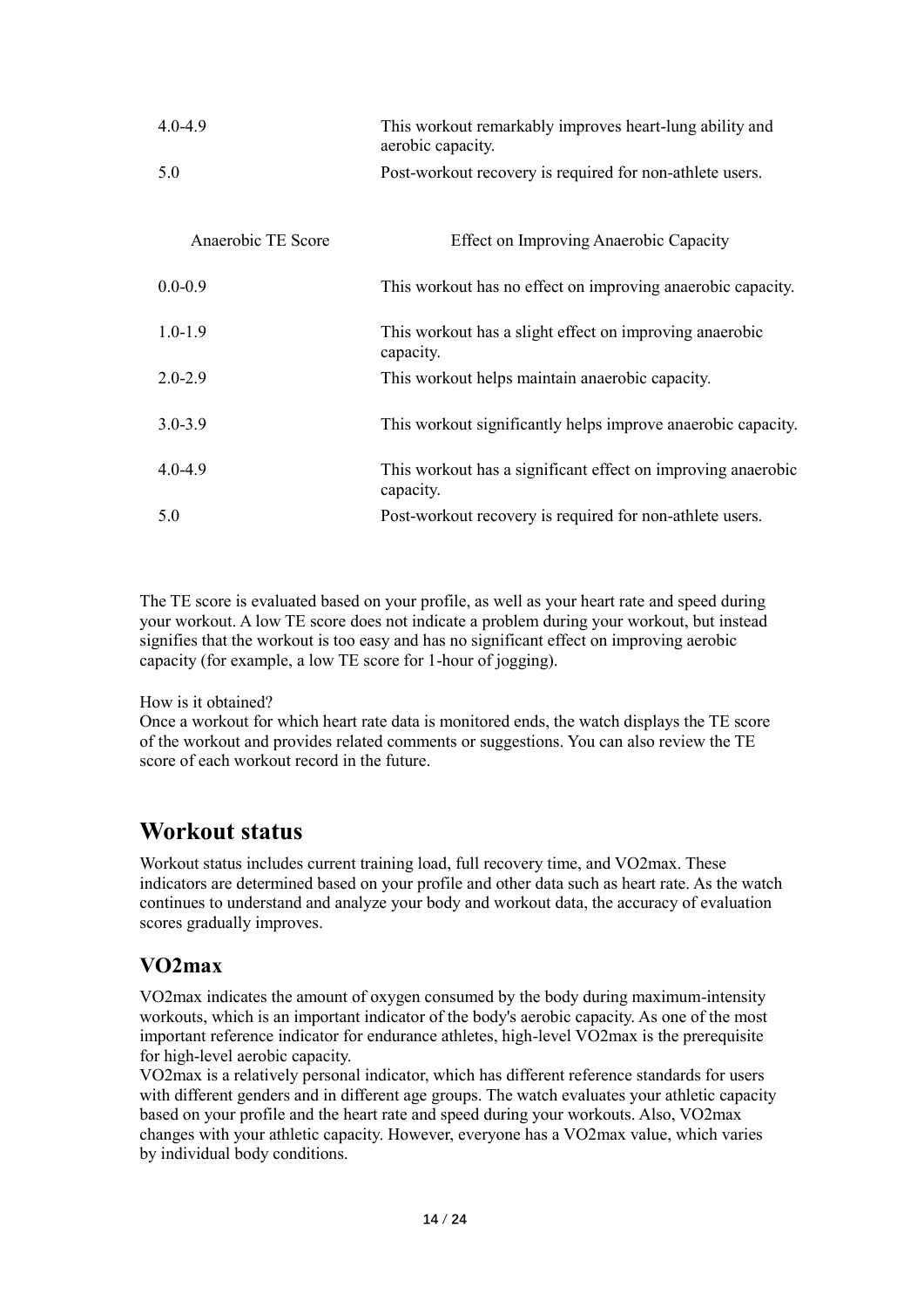#### **How is it obtained?**

1. Correctly enter your profile in the app.

2. Run outdoors for at least 10 minutes when wearing the watch and ensure that your heart rate reaches 75% of the maximum heart rate.

3. After the run ends, you can view your current VO2max in the watch's workout record app or on the See more statuses screen.

4. VO₂ Max values map to seven athletic ability levels, namely Novice, Elementary, Ordinary, Medium, Good, Excellent, and Superior.

#### **How can I view it?**

You can view the current VO2max in the watch's workout status app. You can also view the VO2max history and variation trends in the app.

#### **Training Load**

The training load score is calculated based on excess post-exercise oxygen consumption (EPOC). A higher score indicates a longer workout time and a greater workout intensity. The training load score is calculated as your total training load over the past 7 days, which represents the burden brought to your body from the recent workouts.

There are three training load ranges: low, moderate, and high.

If the training load is low, it will not help much to improve your athletic ability. However, if the training load is relatively high or too high, you may feel too tired, meaning it is not conducive to effectively improving your ability and may also cause injury risks. If you want to continuously improve your athletic ability within a tolerance range, it is recommended that you keep the training load score within the moderate range.

The moderate range of the training load score depends on your recent and long-term workout data, and will become increasingly accurate as you use it.

#### **How to obtain training load:**

After the workout mode is enabled on the device, you can obtain the training load of the current workout once you reach the minimum training load level. The training load over the past 7 days can be viewed in the workout status application of the watch.

#### **How to view the training load:**

The training load can be viewed in the workout status application of the watch. You can view your historical training load and change trends in the app.

#### **Total recovery time**

Total recovery time is the recommended time for the complete recovery of the body. After each workout, recovery suggestions will be offered based on the heart rate of the latest workout to help you better recover and reasonably arrange your workout to avoid injury.

| <b>Full Recovery Period</b> | <b>Workout Suggestions</b>                                                                                                                                                                       |
|-----------------------------|--------------------------------------------------------------------------------------------------------------------------------------------------------------------------------------------------|
| $0-18$ hours                | You have fully or nearly fully recovered, and you can do<br>slightly higher-intensity training.                                                                                                  |
| $19-35$ hours               | You can train as usual and you can prepare to strengthen<br>your regimen again.                                                                                                                  |
| $36-53$ hours               | Appropriately reducing the intensity of your training will<br>allow you to gain workout benefits from your last training,<br>and you should do recovery workouts to relieve physical<br>fatigue. |
| 54-96 hours                 | Proper rest will allow you to get the benefits of the workout<br>from your last high-intensity training.                                                                                         |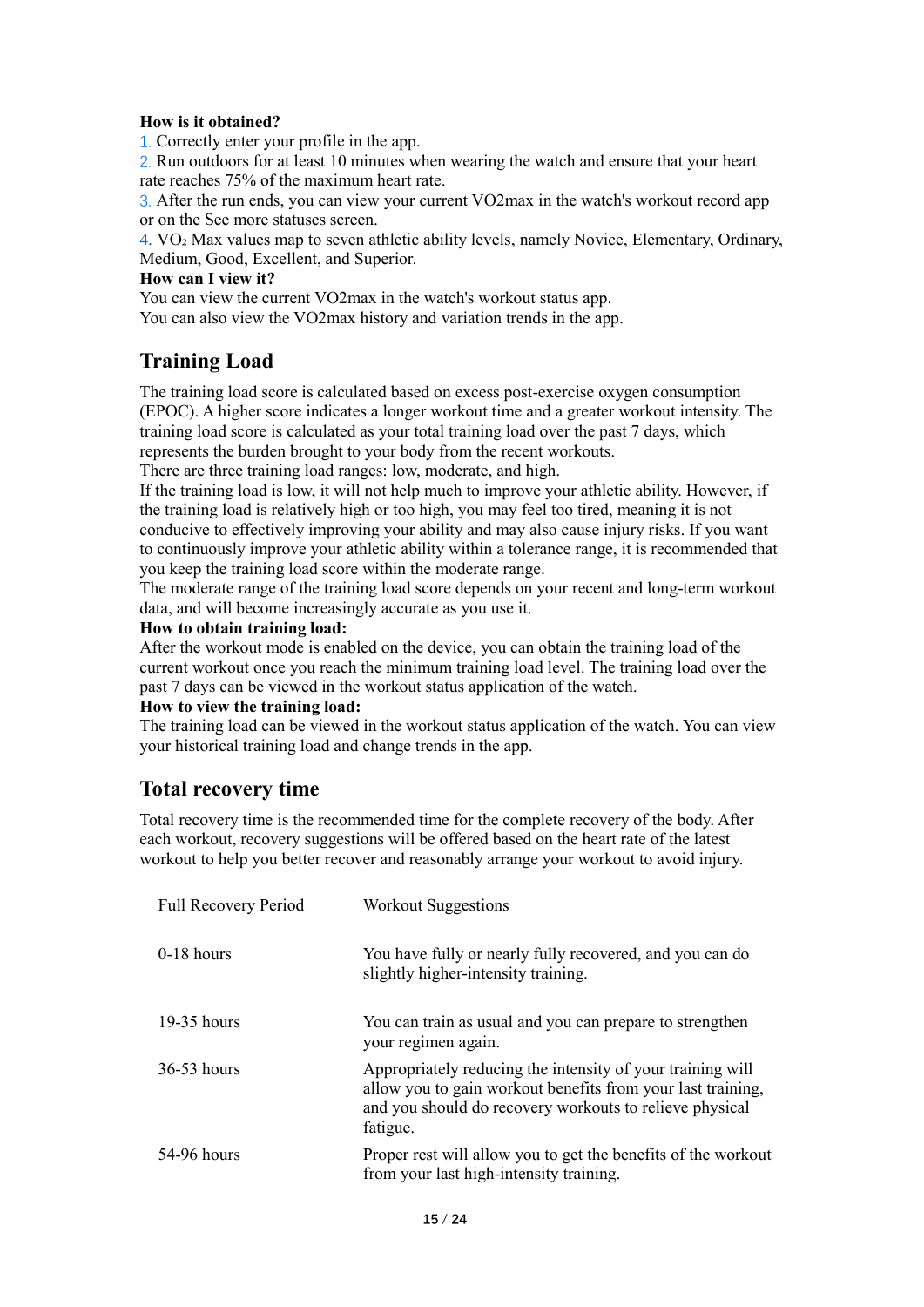# **Activities and health**

# **One-tap measurement**

This device supports heart rate, blood oxygen, stress, and breathing rate monitoring. You can quickly check the status of various health indicators by using the One-tap measuring feature. The measurement data will be saved under each feature's data records.

Wake up the watch, press the upper button on the watch face page to go to the app list, and swipe up or down on the screen to select and open the One-tap Measuring app, and then tap



to start measurement.

# **Sleep**

Sleep quality has an important impact on human health.

When you are wearing the watch while sleeping, it automatically records sleep information. The watch can record nighttime sleep and naps. Sleep time that overlaps with 0:00am - 8:00am will be recorded as night sleep, and sleep that is more than 60 minutes apart from night sleep will be recorded as naps. Sleep less than 20 minutes will not be recorded. Wake up the watch, press the upper button on the watch face page to go to the app list, and swipe up or down on the screen to select and open the Sleep app. In the Sleep app on the watch, you can view night sleep duration, sleep stages, sleep score, and other information. Naps and other more information can be viewed after synchronizing to the app. Setting the Sleep app as a shortcut card allows you to easily view the previous night's sleep status. While the phone and watch are connected, the following sleep settings can also be accessed in the Zepp app under Profile > Amazfit T-Rex 2 > Health Monitoring.

# **Assisted Sleep Monitoring**

Open the Sleep app, swipe down to the last page, and go to sleep settings to enable assisted sleep monitoring. If the system detects that you are wearing the device during sleep, it will automatically record more sleep data, such as REM sleep stages.

# **Sleep breathing quality monitoring**

Open the Sleep app, swipe down to the last page, and go to sleep settings to enable sleep breathing quality monitoring. If the system detects that you are wearing the device during sleep, it will automatically monitor your breathing quality to help you better understand your sleep status.

# **PAI**

PAI is used to measure a person's physiological activity and reflect overall physical condition. It is calculated based on a person's BMP, the intensity of daily activities, and physiological data.

Wake up the watch, press the upper button on the watch face page to go to the app list, and swipe up or down on the screen to select and open the PAI app. In the PAI app on the watch, you can view information such as your PAI score in the past seven days, today's PAI score, and advice on gaining a higher PAI score. Synchronize the data to the app to view more information. Setting the PAI app as a shortcut card allows you to easily view it.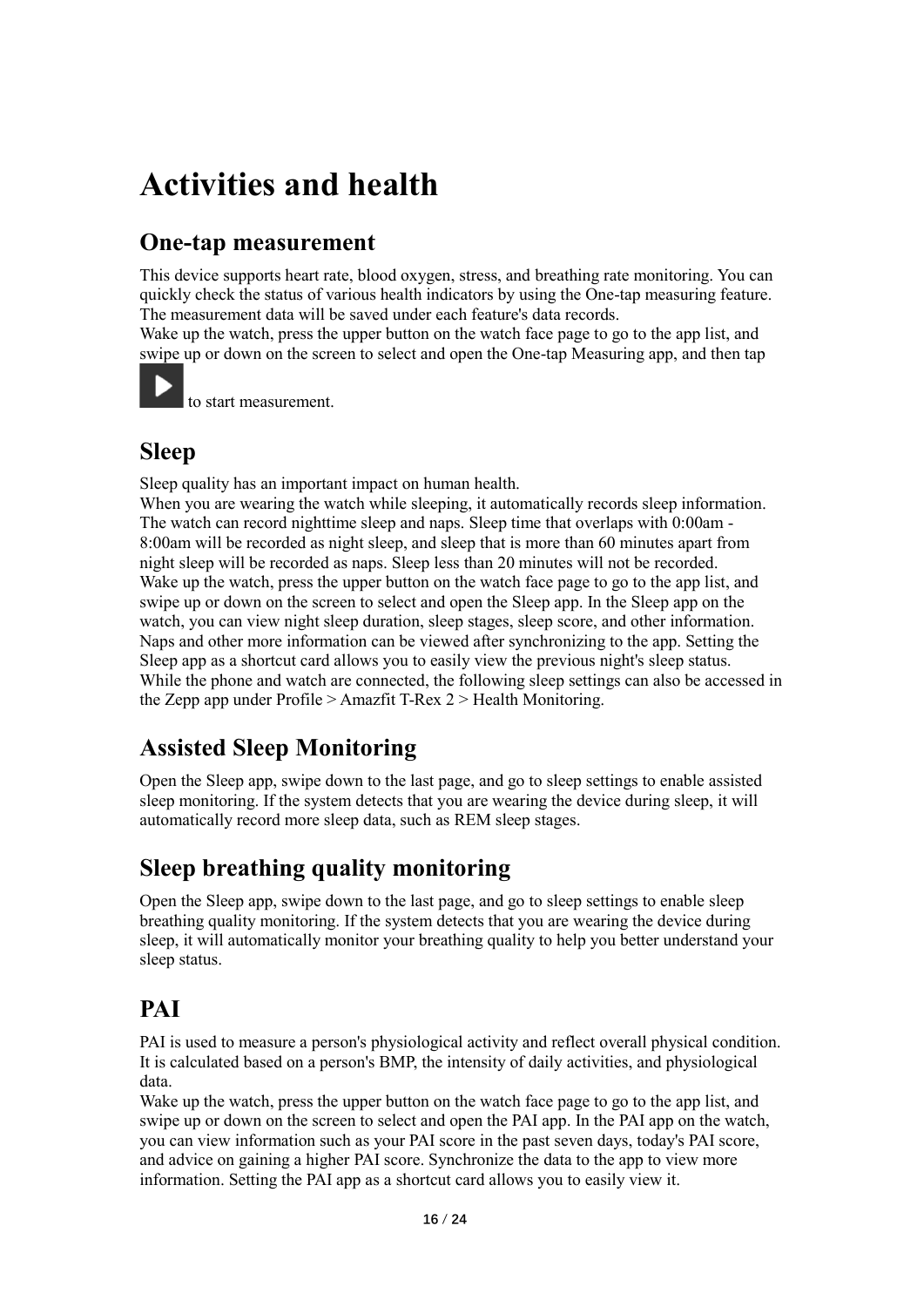By maintaining a certain intensity of daily activities or workouts, you can obtain a PAI value. According to the results of the HUNT Fitness Study\*, maintaining a PAI above 100 helps reduce the risk of cardiovascular death and increase life expectancy. For more information,

open the Zepp app  $\overline{OD}$  and go to PAI > PAI Q&A.

\* The HUNT Fitness Study is a sub-project of the HUNT study, led by Professor Ulrik Wisloff at the School of Medicine, Norwegian University of Science and Technology. It has lasted over 35 years and involved more than 230,000 participants.

# **Heart Rate**

Heart rate is an important indicator of physical condition. Highly-frequent heart rate measurement helps capture more heart rate changes and provide a reference for a healthy lifestyle. To ensure measurement accuracy, you need to wear the watch correctly according to the tips, and ensure that the part next to your skin is clean and free of sunscreen smear. Wake up the watch, press the upper button on the watch face page to go to the app list, and swipe up or down on the screen to select and open the Heart Rate app. In the Heart Rate app on the watch, you can view your most recently measured heart rate value, all-day heart rate curve, resting heart rate, heart rate interval distribution and other information. Synchronize the data to the app to view more information. You can set the Heart Rate app as a shortcut card to start heart rate measurement more conveniently.

While the phone and watch are connected, the following heart rate settings can also be accessed in the Zepp app under Profile > Amazfit T-Rex 2 > Health Monitoring.

# **Manual heart rate measurement**

Wake up the watch, go to the app list, swipe up or down on the screen to select and open the

Heart Rate app, and  $\tan \theta$  to measure heart rate manually.

# **Auto Heart Rate Monitoring**

1. Open the Heart Rate app, swipe up to the last page, and go to Settings > Auto Heart Rate Monitor to adjust the monitoring frequency. The watch automatically measures your heart rate at the set frequency and records changes in heart rate throughout the day.

2. Heart rate changes are more intense when you are working out. Enable the activity detection feature to allow the watch to automatically increase measuring frequency when it detects an activity so that more heart rate changes can be recorded.

# **Heart Rate Alert**

In a resting state (except sleep), the device will notify you if your heart rate goes above or below the limit for 10 minutes.

1. When the Auto Heart Rate Monitor frequency is set to 1 minute, the heart rate alert feature can be enabled.

2. In the settings for high and low heart rate alerts, the alert value can be adjusted or alerts can be disabled.

# **Blood Oxygen**

Blood oxygen is an important physiological indicator of respiration and circulation.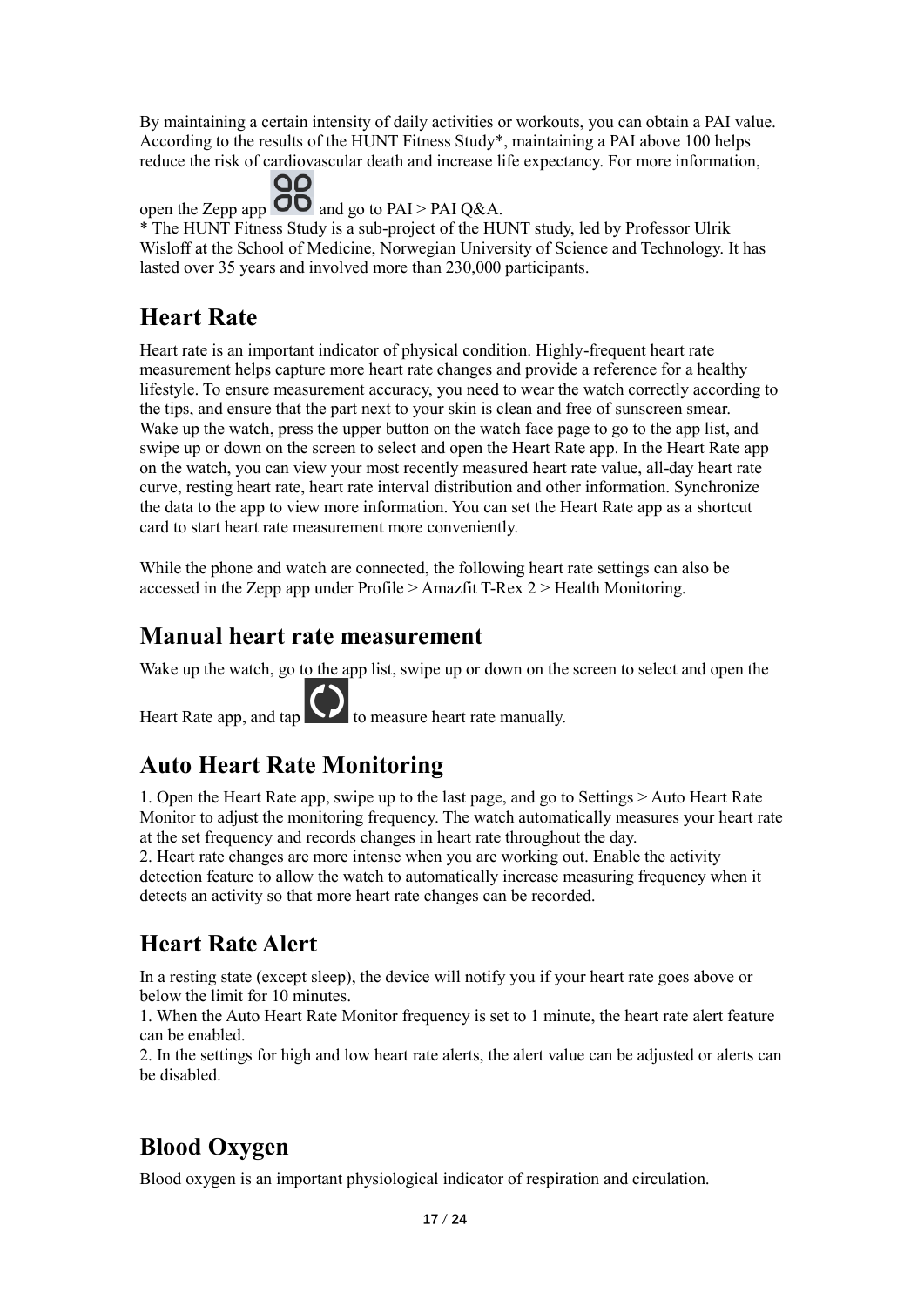Wake up the watch, press the upper button on the watch face page to go to the app list, and swipe up or down on the screen to select and open the Blood Oxygen app, where you can view your most recently measured blood oxygen value and all-day blood oxygen status. Synchronize the data to the app to view more information. Setting the Blood Oxygen app as a shortcut card allows you to easily measure your blood oxygen.

While the phone and watch are connected, the following blood oxygen settings can also be accessed in the Zepp app under Profile > Amazfit T-Rex 2 > Health Monitoring.

### **Manual blood oxygen measurement**

 $T_{\text{ap}}$   $\bigodot$  to manually measure your blood oxygen.

# **Auto Blood Oxygen Monitoring**

Go to the Blood Oxygen, swipe up and go to **Settings** page to enable Auto Blood Oxygen Monitor. In a resting state, the watch will automatically measure your blood oxygen and record changes in blood oxygen levels throughout the day.

# **Low Blood Oxygen Alerts**

In a resting state (except sleep), the device will notify you if your blood oxygen falls below the limit for 10 minutes.

1. After Auto Blood Oxygen Monitor is enabled, enable the Low blood oxygen alerts feature. 2. In the settings for low blood oxygen alerts, the alert value can be adjusted or alerts can be disabled.

### **Precautions for SpO2 measurement**

1. Wear the watch a distance of one finger away from the carpal and remain still.

2. Wear the watch tightly. For best results, there should be a sensation of pressure from the watch.

3. Place your arm on a stable surface, for example, on a table, while measuring, with the screen facing up.

4. Remain still during measurement and focus on the measurement.

5. Factors such as hair, tattoo, shaking, low temperature, and incorrect wearing of the watch may affect measurement results, and even lead to measurement failure.

6. The measurement range of this watch is 80%-100%. This function is for reference only and should not be used as the basis for medical diagnosis. If you feel unwell, please seek professional medical advice.

### **Stress**

The stress index is calculated based on changes in heart rate variability. It is a reference for health status evaluation. You should rest more when the index is high.

Wake up the watch, go to the app list, and swipe up and down to select and open the Stress app. In the Stress app on the watch, you can view your most recently measured stress value, all-day stress status, stress interval distribution, and pressure status over the last seven days. Synchronize the data to the app to view more information. Setting the Stress app as a shortcut card allows you to easily measure your stress.

While the phone and watch are connected, the following stress settings can also be accessed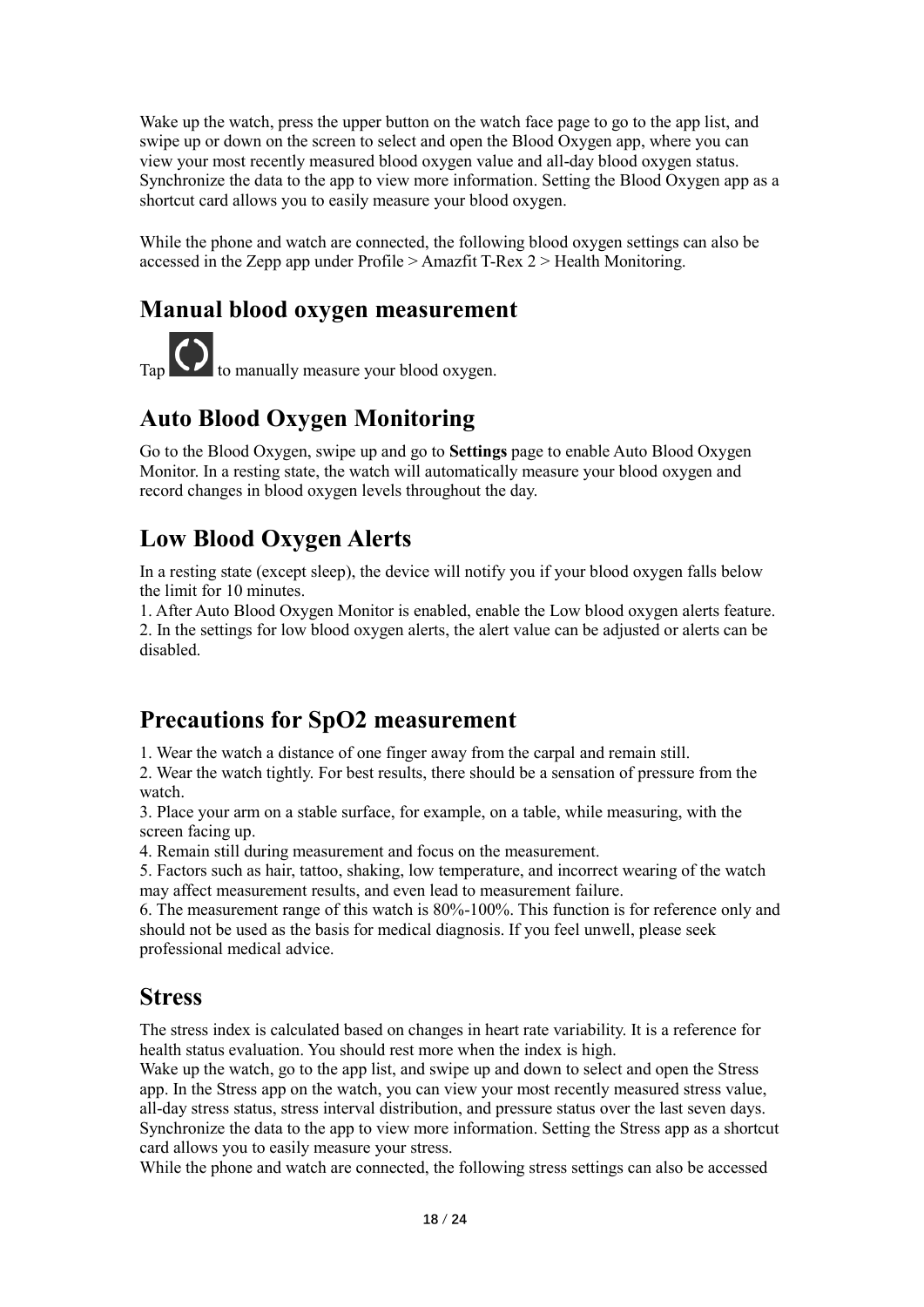in the Zepp app under Profile > Amazfit T-Rex 2 > Health Monitoring.

### **Manual stress measurement**

In the Stress app,  $\tan \theta$  to manually measure your stress.

### **Auto Stress Monitoring**

Open the Stress app, swipe up to the last page, and go to stress settings to enable Auto Stress Monitoring. This will automatically measure the stress every five minutes to show you stress changes throughout the day.

# **Stress Relief Reminder**

In a resting state (except sleep), the device will notify you if your stress level goes above the limit for 10 minutes.

1. After auto stress monitoring is enabled, enable the Stress Relief Reminder feature.

2. In stress settings, enable Stress Relief Reminder, and then you can receive alerts.

# **Activity**

Maintaining a certain amount of daily activity is very important for your physical health. Wake up the watch, go to the app list, and swipe up or down to select and open the Activity app. Your daily activity is composed of three main indicators, which are activity (which can be set as steps or calories), fat burning, and standing. In Activity on the watch, you can view the all-day activity distribution chart. Setting the Activity app as a shortcut card allows you to easily check the progress of your main indicators.

The watch also automatically records other activity data, including resting consumption, walking time, sitting time, floors climbed, and distance, which can be viewed in the Activity app.

# **Goal notifications**

The watch displays a notification when any main indicator of daily activity reaches the set target value.

1. Open the Activity app, swipe up to the last page, and go to activity settings to enable Goal notifications. While the phone is connected, these settings can also be accessed in the Zepp app under Profile > Amazfit T-Rex 2 > Notifications and Reminders > Goal notifications. 2. In Activity settings, you can also set daily goals for steps and calories. While the phone is connected, these settings can also be accessed in the Zepp app under Profile > My Goals.

# **Standing Reminder**

To reduce the harm caused by remaining sedentary, the watch encourages you to move and be active every hour while you are awake. The daily goal is that you are active for 12 hours a day.

While you are awake, if no activity detected for more than one minute during the first 50 minutes of an hour, the watch will remind you to move around. When you receive a standing alert, you can still achieve the standing goal of the current hour as long as you move before the next hour arrives.

Open the Activity app, swipe up to the last page, and go to activity settings to enable Standing Reminder. While the phone is connected, these settings can also be accessed in the Zepp app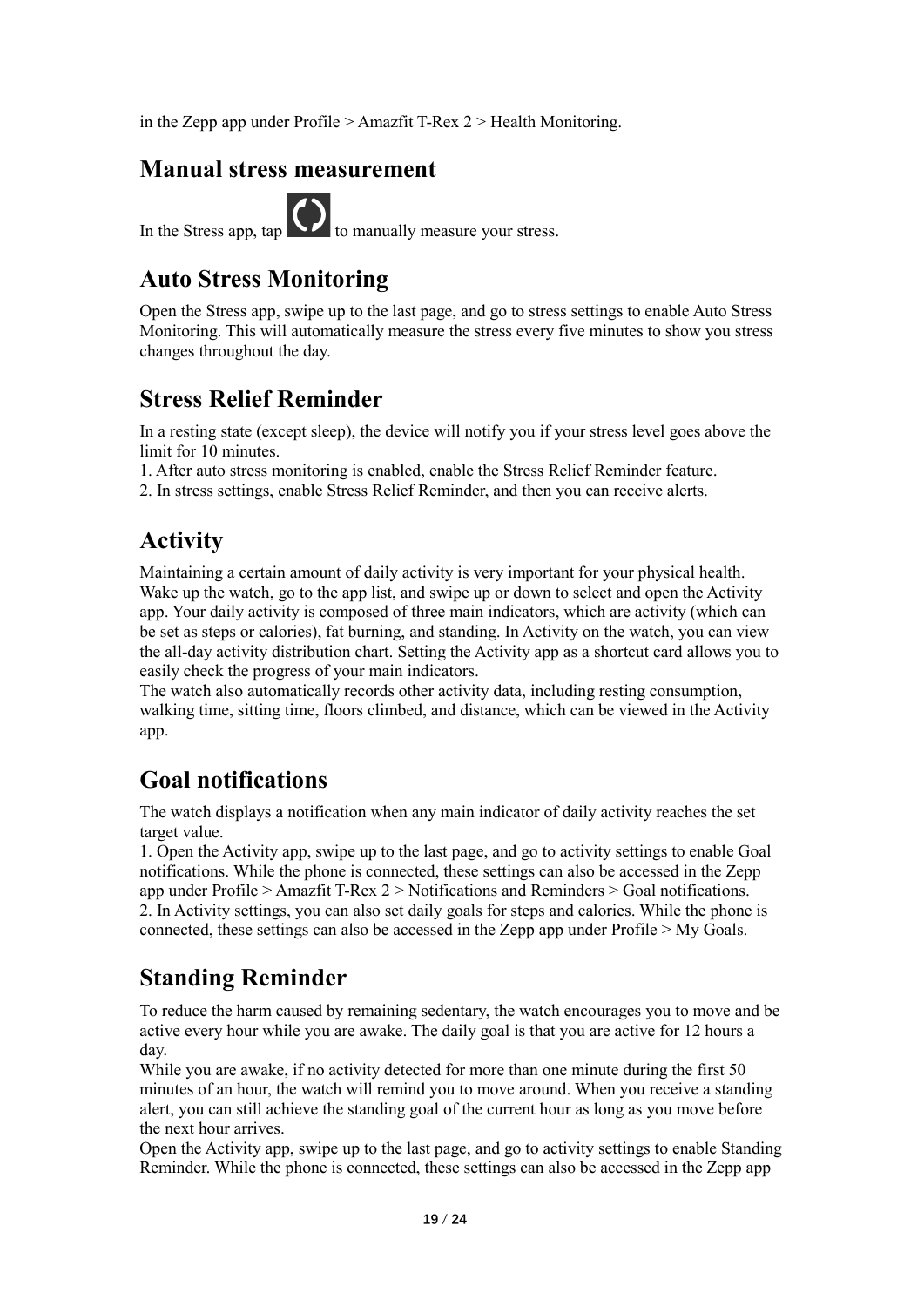under Profile > Amazfit T-Rex 2 > Notifications and Reminders > Standing Reminder.

# **Cycles**

Tracking the menstrual cycles helps you understand your own physiological rhythms. Wake up the watch, go to the app list, and swipe up or down on the screen to select and open the Cycles app. In the Cycles app on the watch, you can view information such as menstrual cycle records and predictions. More information can be viewed after synchronizing the data to the app.

Before using the Cycles app, you need to enter the start time of your most recent period, the duration of the period, and the duration of your menstrual cycle. You can also enter this data on the Zepp app and synchronize it to the watch.

While the phone and watch are connected, the following settings can also be accessed in the

QQ Zepp app under  $\overline{OD}$  Cycles > Settings.

# **Manually record the menstrual cycle**

In the Cycles app,  $tan \theta$  to record the menstrual cycle tracking data:

1. If you have not recorded this menstrual cycle, tap to record the start date of the current period.

2. If you have recorded this menstrual cycle, tap to record the end date of the current period. 3. If you need to extend your period after the set end time, you can tap the record again within 30 days, as the last period has not ended, or synchronize the data to the app, and then modify it.

# **Menstrual cycle prediction**

The Cycles app will intelligently predict your period, fertile period, and ovulation day based on your data. This feature is not a substitute for contraception or medical advice. Open the Cycles app, swipe up to the last page, and enter the menstrual cycle settings to start the menstrual cycle prediction.

# **Menstrual cycle reminder**

Before the start of your period, the watch will send you a notification at 9:00 PM on the set date.

1. When menstrual cycle prediction is turned on, enable the menstrual cycle reminder.

2. For the menstrual period reminder and ovulation day reminder that you set in the Cycles app, you can adjust the reminder date or disable the reminder feature.

# **Breath**

It helps you relieve stress by guiding you to breathe slowly and deeply. Wake up the watch, press the upper button on the watch face page to go to the app list, and

swipe up or down on the screen to select and open the Breath app. Tap to start breathing relaxation。 Setting the Breath app as a shortcut card allows you to easily start breathing relaxation.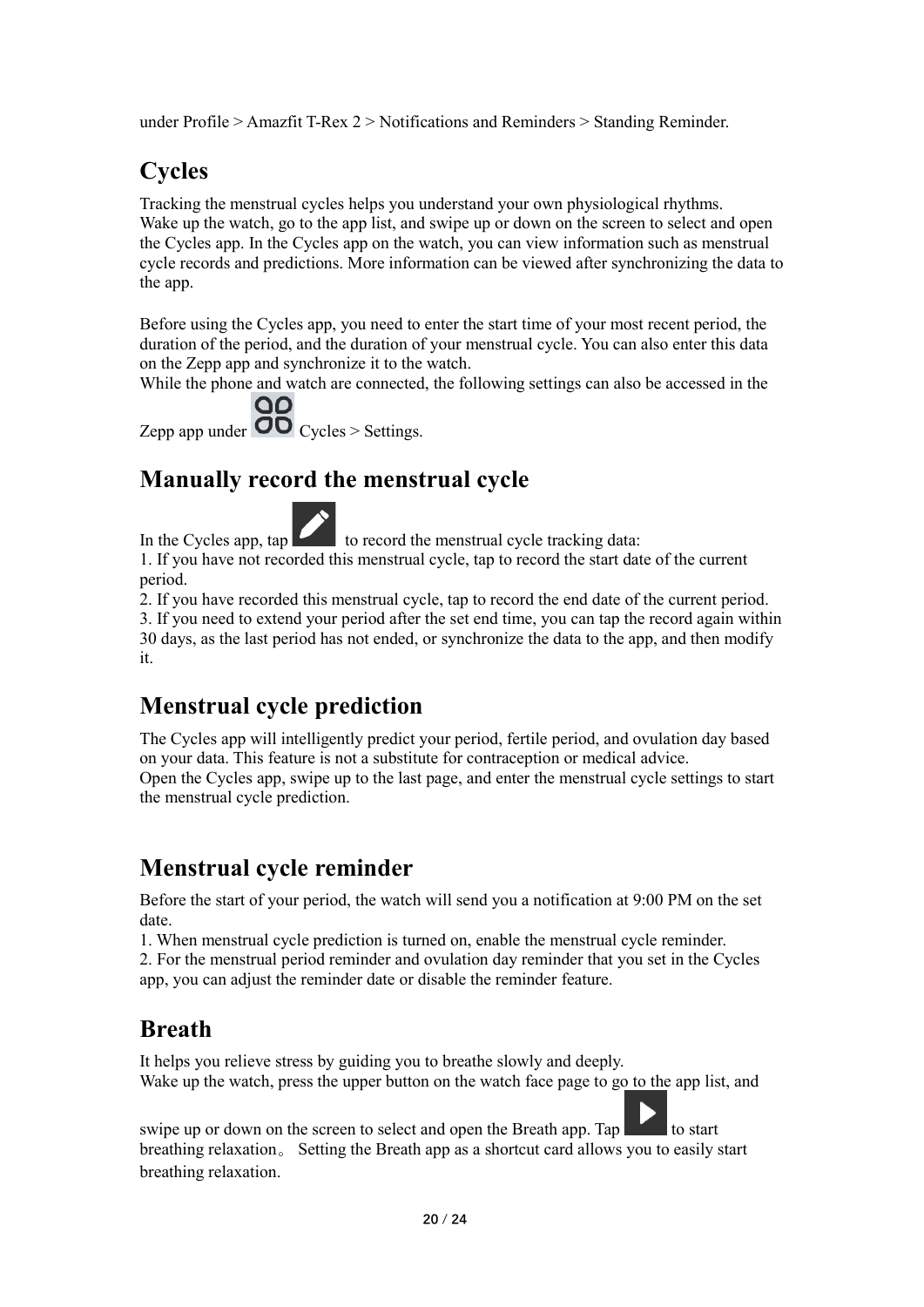# **Multimedia feature**

### **Music remote controller:**

Keep the watch connected with your phone. When playing music on your phone, you can start or pause the music, switch to the previous or next song, and perform other operations on the music app of your watch.

Modifying settings on an Android phone:

Keep your watch connected to your phone. Start the Zepp app, go to Profile > Amazfit T-Rex  $2$  > App List Management. On the page that appears, tap the

"Access to read notifications not enabled" message to go to the Notification Settings page, and grant notification permission to the Zepp app. If this message is not displayed, the permission has been granted.

Note:

To enable this feature on an Android phone, you need to add the Zepp app to the allowlist or auto-run list in the phone's background so that the app always runs in the background. If the Zepp app is terminated by the phone's background process, the watch will be disconnected from your phone and you will be unable to control music playback.

# **Watch apps**

Apps refer to watch features that can be used separately, such as workouts, heart rate, and weather.

Wake up the watch, go to the app list, swipe up or down on the screen to browse the app list, and tap an app to start it.

# **Alarm**

You can add alarms in the Zepp app and on the watch. Up to 10 alarms can be added. Alarm supports repeat wake-up and smart wake-up. When Alarm is enabled, the watch will calculate the best time to wake you from light sleep within 30 minutes before the set time. The watch can buzz or vibrate to remind you when the set alarm time arrives, and you can choose to turn it off or reminder you later. If you choose Remind Me Later, the watch will remind you after 10 minutes. You can only use this feature 5 times per alarm. If you have not performed any operation, the watch reminds you later by default.

# **Calendar**

Keep the watch connected to your phone, open the Zepp app, and go to Profile > Amazfit T-Rex 2 > Calendar, where you can create or edit an event. You can also synchronize up to 200 events for today and the next 30 days to the watch. At the same time, the Zepp app will read events from the system calendar of the phone and synchronize them to the app's event list, but app events cannot be synchronized to the system calendar of the phone.

When you tap the calendar on the watch to go to the event list, it will display the events for today and the next 30 days. When the specified time arrives, an event reminder will pop up on the watch, which you can choose to turn it off or remind you later. If you choose Remind Me Later, the watch will remind you after 10 minutes.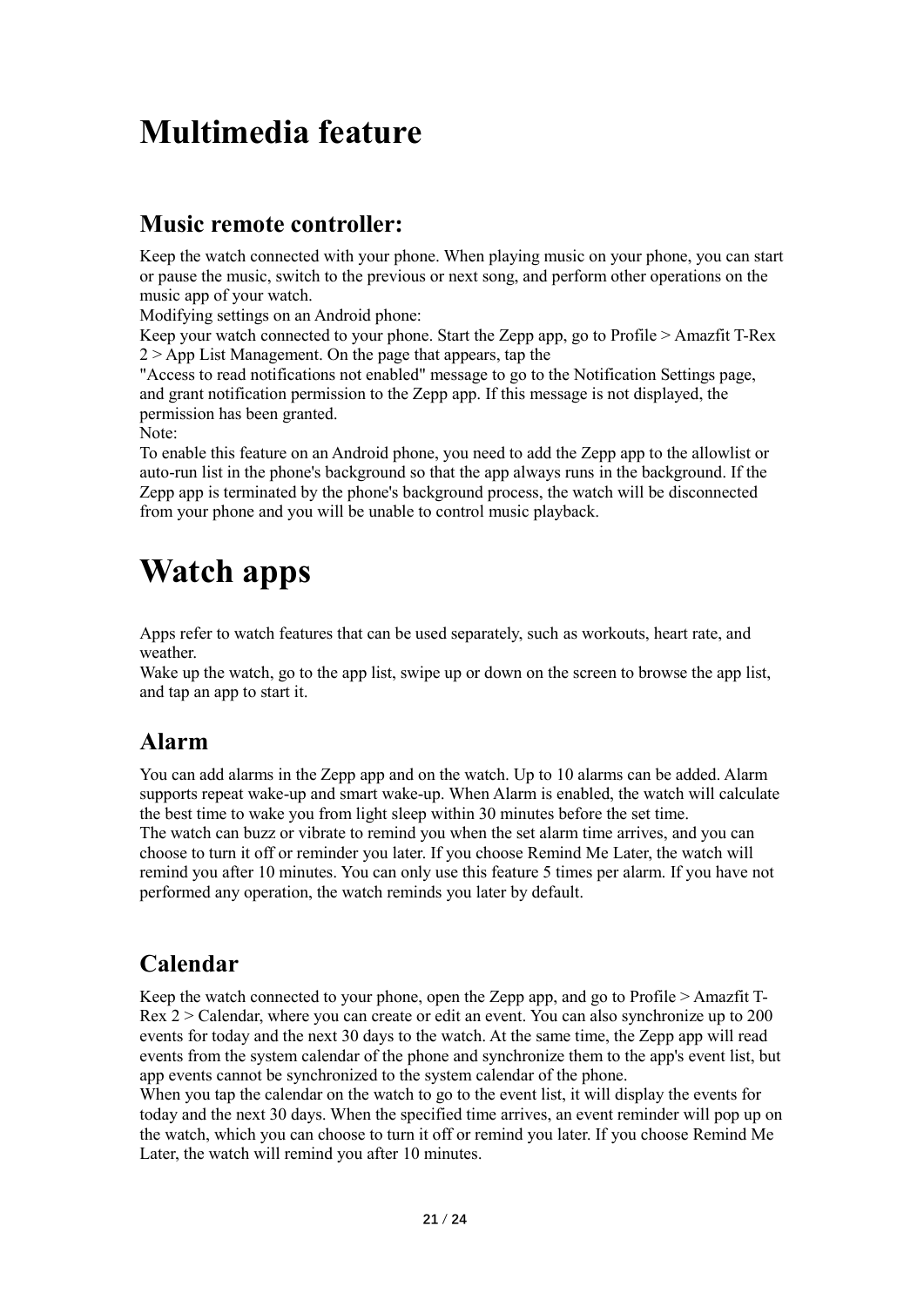# **To-Do List**

While the watch and phone are connected, open the Zepp app, tap Profile  $\geq$  Amazfit T-Rex 2 > To-Do List, and you can create or edit to-dos and set a reminder time or repetition for todos. Up to 60 to-dos can be added.

When the specified reminder time arrives, the to-do reminder will pop up on the watch, after which you can perform operations such as Done, Remind me in 1 hour, Remind me later, and Ignore.

# **Pomodoro Tracker**

The Pomodoro Tracker app allows you to manage time scientifically and set the concentration time in a cycle. This allows you to strike a balance between your work and breaks with minimum interruptions and make time management more intuitive and effective. By default, each work period lasts 25 minutes and is followed by a 5-minute break. You can create the custom work time and break time. During the work time, the watch will automatically enter the DND mode.

# **World Clock**

In Profile > Amazfit T-Rex 2 > World Clock, you can add clocks of different cities in the Zepp app, and then synchronize them to the watch to view the time in those cities in real time. Up to 20 different cities can be added. At the same time, the watch provides some default cities, so that you can quickly add cities to the world clock list on the watch.

# **Stopwatch**

The stopwatch can time up to 23 hours, 59 minutes, and 59 seconds with an accuracy of 0.01 seconds. The watch can count up to 99 times during the timing. While counting, the time difference between the current and last counts is also recorded.

# **Countdown**

The Countdown app provides 8 shortcuts for quick setup. Also, you can manually set a timer with a maximum time of 23 hours, 59 minutes and 59 seconds. The watch will remind you when the timer ends.

# **Camera Remote**

When the phone's camera is turned on, you can take pictures remotely using the watch. If the phone is an iOS device, you need to pair the watch with the phone's Bluetooth before use. If it is an Android device, in the Zepp app, go to Profile  $\geq$  Amazfit T-Rex 2  $\geq$  Lab  $\geq$ Camera Settings and complete the settings as instructed.

# **Weather**

In the Weather app, you can view the following:

• Today's weather (including temperature, temperature curve, weather conditions, wind force, and humidity).

• Daily life index (including outdoor workouts index, UV index, fishing index, and car wash index).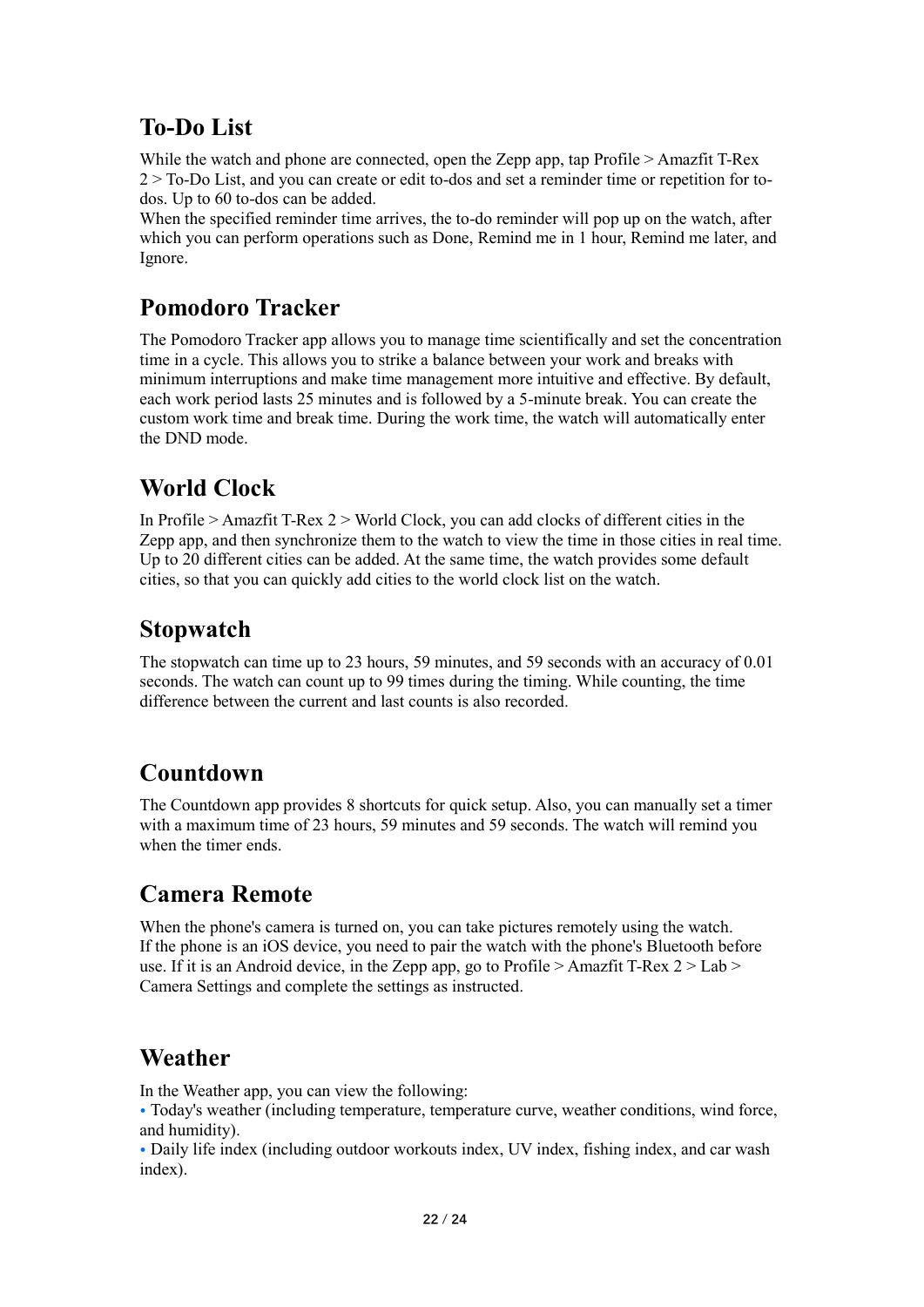• Weather forecast for the next 5 days.

The weather data needs to be synchronized through the mobile network. Therefore, you need to keep the watch connected to your phone to keep weather information up to date.

- You can add locations (up to 5) and temperature units (Celsius/Fahrenheit) in the Zepp app.
- You can view the locations that have been added on the watch.

### **Sun & Moon**

In the Sun & Moon app, you can view the following:

- Sunrise and sunset time.
- Tap the reminder button on the page to enable/disable the sunrise/sunset reminder.
- Moonrise and moonset time, and moon phase.
- For tides, you can view hourly tidal data in coastal and port areas.

### **Compass**

You need to calibrate the watch depending on surrounding magnetic field interference. In the Compass app, rotate the ball to complete calibration as prompted.

After the compass calibration is completed, the bearing and angle pointed to by the current 12 o'clock direction on the watch face will be displayed.

Tap the button on the screen to lock the current 12 o'clock position. Then, when you change the direction, the interface will display the angle between the new 12 o'clock direction and the previous 12 o'clock direction.

### **Barometer**

In the Barometer app, you can view the following:

• Air Pressure Page

Displays the current barometric pressure of your current location and the pressure curve over the last 4 hours.

On the air pressure page, you can enable the storm alert feature and set a threshold value.

Once enabled, the system will alert you when a sudden change in air pressure is detected. • Altitude Page

Displays the altitude value of your current location and the altitude curve over the last 4 hours.

Support calibration through manual elevation input and positioning.

# **App installation and uninstallation**

You can download and install more apps in the app store.

1. Installing an app: With the watch and phone connected, in the Zepp app, go to Profile > Amazfit T-Rex  $2 >$  App settings  $>$  More  $>$  Go to store  $>$  App store, select a target app to download and install it, or update an installed app to the latest version.

2. Uninstalling an app: With the watch and phone connected, in the Zepp app, go to Profile > Amazfit T-Rex  $2 >$  App store  $>$  Management, tap the installed app to enter the app details page, and then tap the delete button to uninstall the app.

# **Watch Settings**